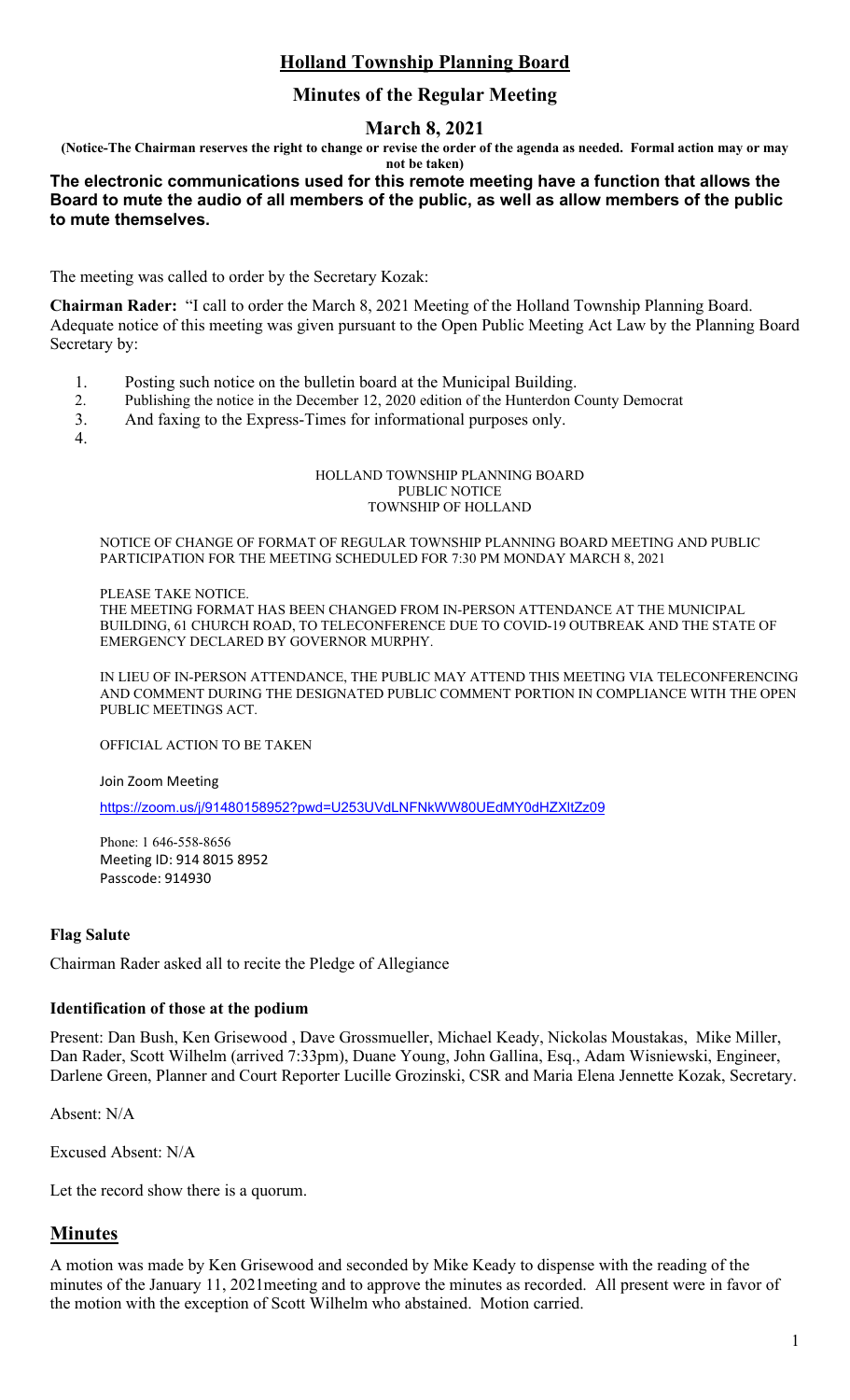# *Old Business:*

There was no Old Business scheduled at this time on the agenda. *New Business:*

• **Master Plan - S**tormwater Management and Mitigation Plan Element – Consistency Review – Board Action Required – Adam Wisniewski of Maser Consulting present "ORDINANCE 2021-02 ORDINANCE TO AMEND CHAPTER 100 – PART 3 OF THE CODE OF THE TOWNSHIP OF HOLLAND ENTITLED "STORMWATER MANAGEMENT" TO REFLECT AMENDMENTS TO THE NEW JERSEY STORMWATER MANAGEMENT RULES AT N.J.A.C. 7:8, ADOPTED MARCH 2, 2020"

# **Introduce by the Township Committee February 16, 2021 with a public hearing scheduled March 16, 2021.**

Engineer Wisniewski was present and explained the Planning Board will review for consistency with the Master Plan and the Environmental Commission was asked to review the document at their meeting. The Township Committee introduces the proposed ordinance and has a public hearing for adoption.

This revision is the biggest change since the March 2020 adoption by the state. All municipalities need to adopt the regulations by March of 2021. This proposed ordinance will replace the existing ordinance. The new regulations are finalizing what the Highlands Council requested. The major issue is that the stormwater regulations allowed for many exceptions, and applicants would try to fulfill the less burdensome requirements. The new version allows far fewer instances where the applicant can be held to easier standards.

Ordinance No. 2020 - XX

Ordinance to Amend Chapter 100 – Part 3 of the Code of the Township of Holland

Entitled "Stormwater Management" To Reflect Amendments to The New Jersey Stormwater Management Rules at N.J.A.C. 7:8, Adopted March 2, 2020

WHEREAS, the Township of Holland has a Stormwater Management Ordinance pursuant to the requirements in N.J.A.C. 7:8, and its Municipal Stormwater Permit; and

WHEREAS, the Stormwater Management Ordinance is subject to change when the State amends N.J.A.C. 7:8; and

WHEREAS, the State of New Jersey amended its Stormwater Management Rules at N.J.A.C. 7:8 on March 2, 2020; and

WHEREAS, the municipalities in the State of New Jersey are required to amend their Stormwater Control Ordinances to align with the updated Stormwater Management Rules at N.J.A.C. 7:8 on or before March 2, 2021; NOW THEREFORE BE IT ORDAINED BY THE TOWNSHIP COMMITTEE OF THE TOWNSHIP OF HOLLAND, COUNTY OF HUNTERDON AND STATE

OF NEW JERSEY THAT CHAPTER 100 – PART 3 OF THE CODE OF THE TOWNSHIP OF HOLLAND, ENTITLED "STORMWATER MANAGEMENT", IS AMENDED AS FOLLOWS:

**Article One** - Chapter 100 – Part 3 of the Code of the Township of Holland entitled "Stormwater Management" shall be replaced in its entirety as follows:

**Chapter 100 - Land Use**

## **Part 3 – Stormwater Management**

### **Article XXIV Stormwater Management Regulations**

**§ 100-182. Scope, Purpose and Fees:**

Policy Statement. Flood control, groundwater recharge, and pollutant reduction shall be achieved through the use of stormwater management measures, including green infrastructure Best Management Practices (GI BMPs) and nonstructural stormwater management strategies. GI BMPs and low impact development (LID) should be utilized to meet the goal of maintaining natural hydrology to reduce stormwater runoff volume, reduce erosion, encourage infiltration and groundwater recharge, and reduce pollution. GI BMPs and LID should be developed based upon physical site conditions and the origin, nature and the anticipated quantity, or amount, of potential pollutants. Multiple stormwater management BMPs may be necessary to achieve the established performance standards for water quality, quantity, and groundwater recharge.

B. Purpose. The purpose of this ordinance is to establish minimum stormwater management requirements and controls for "major development", and "minor development" as defined below in §100-183.

### C. Applicability

- (1) This Part 3 shall be applicable to the following major developments:
- a. Non-residential major developments; and
- b. Aspects of residential major developments that are not pre-empted by the Residential Site Improvement Standards at N.J.A.C. 5:21.
- (2) This Part 3 shall also be applicable to all major developments undertaken by the Township of Holland and other governmental entities.
- (3) This Part [3](https://ecode360.com/14109322#14109322) shall be applicable to all applications for soil removal under Chapter 140 and building permits that are not subject to subdivision or site plan review that meet the definition of "Major Development."
- [Added 8-21-2018 by Ord. No. 2018-09]
- (4) The quantity reduction provisions of this Part 3 shall be applicable to any person, partnership, corporation, or public agency that is not defined as a "major development" and which shall by any means whatsoever increase the quantity or velocity of stormwater runoff emanating from the developed land area, hereinafter referred to as "minor development." Excluding the development of any area from the effective date hereof by the construction or installation of any impervious surface less than 2,000 square feet.

[Added 8-21-2018 by Ord. No. 2018-09]

- D. Review and inspection fees.
	- (1) Review fees.
	- (a) When stormwater management plans are required to be prepared and submitted for review and approval under this Part 3, and when such plans are submitted for review and approval in conjunction with an application for development approval under the Municipal Land Use Law, N.J.S.A. 40:55D-1 et seq., then no additional and separate review fee shall be required. The costs for professional review of the stormwater management plan will be deducted from the review escrow account established for the development application in accordance with the applicable provisions of Chapter 100 of this Code. (b) A review fee, as established in Chapter 83, Fees, shall be paid to the Township whenever:
	- [1] A stormwater management plan is required to be prepared and submitted for review and approval under this Part 3, and such plan is not submitted for review and approval in conjunction with an application for development approval under the Municipal Land Use Law, N.J.S.A. 40:55D-1 et seq.

[2] A revised stormwater management plan is submitted for review and approval subsequent to the approval of a development application by the Township Planning Board or Board of Adjustment, and when revisions to a previously approved stormwater management plan are necessitated by field conditions or other modifications to the development proposal.

- (2) Inspection fees.
- (a) When stormwater management improvements are constructed in conjunction with other site improvements associated with an approved major subdivision or site plan, then no additional and separate construction inspection escrow account shall be required.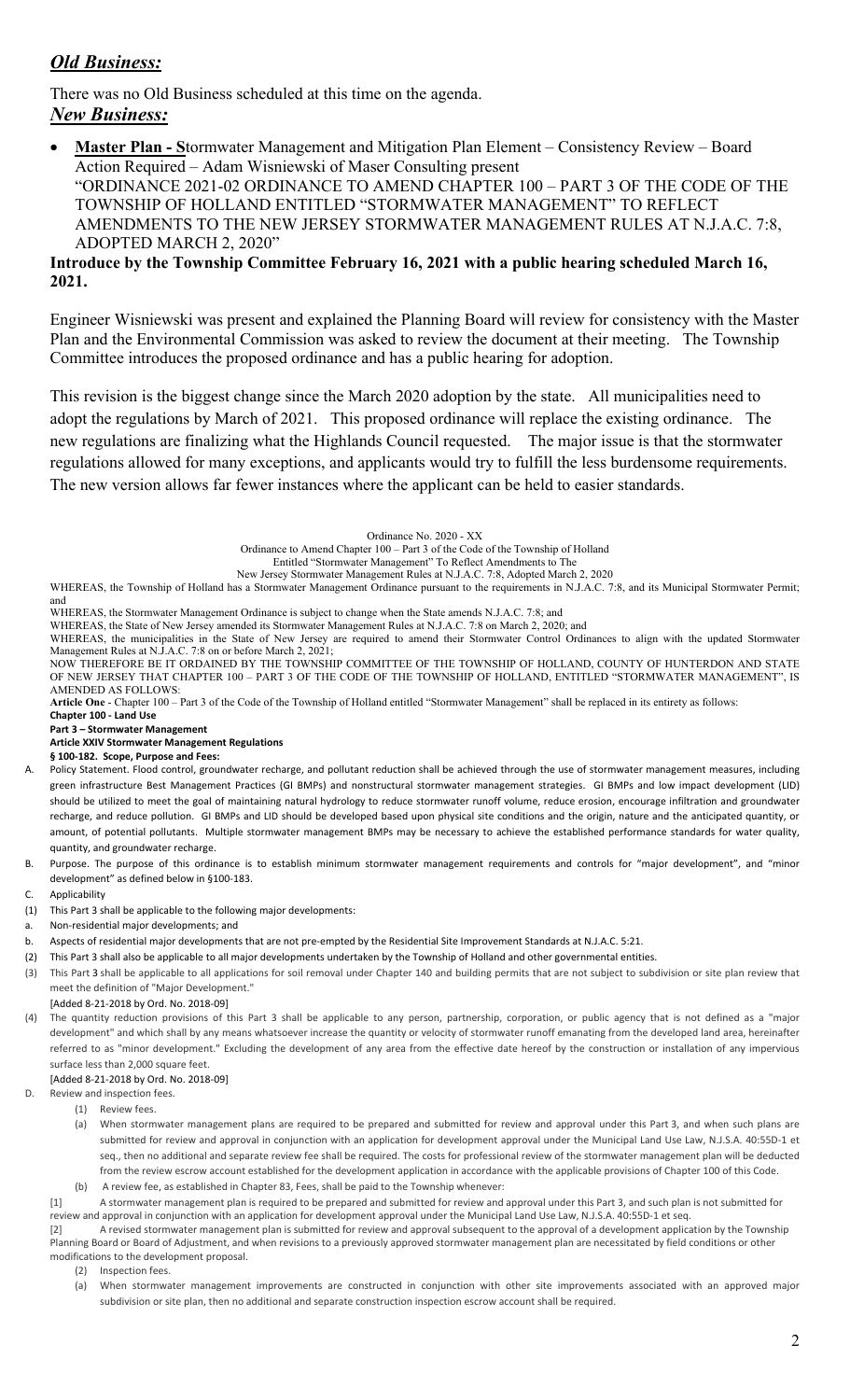(b) When stormwater management improvements are constructed in conjunction with minor subdivision approval, major developments not subject to subdivision or site plan approval, or variance approval for which no site plan was required, then a construction inspection escrow account shall be established with the Township in the manner as provided in Chapter 100 of this Code and in accordance with the Municipal Land Use Law, N.J.S.A. 40:55D-1 et seq.

### [Added 8-21-2018 by Ord. No. 2018-09]

E. Compatibility with Other Permit and Ordinance Requirements. Development approvals issued pursuant to this Part 3 are to be considered an integral part of development approvals and do not relieve the applicant of the responsibility to secure required permits or approvals for activities regulated by any other applicable code, rule, act, or ordinance. In their interpretation and application, the provisions of this Part 3 shall be held to be the minimum requirements for the promotion of the public health, safety, and general welfare.

This Part 3 is not intended to interfere with, abrogate, or annul any other ordinances, rule or regulation, statute, or other provision of law except that, where any provision of this Part 3 imposes restrictions different from those imposed by any other ordinance, rule or regulation, or other provision of law, the more restrictive provisions or higher standards shall control.

### F. Permit Required

[Added 8-21-2018 by Ord. No. 2018-09]

(1) For major development applications not subject to subdivision or site plan review, a lot grading and stormwater management plan with supporting calculations shall be filed with the Zoning Officer in accordance with this Part 3. The plans and calculations shall be forwarded to the Township Engineer for review and approval. No building permit or land disturbance shall be issued or commence until approved by the Municipal Engineer. No certificates of occupancy shall be issued until as-built plans are submitted to the Township Engineer with any other required proofs that the plan, and any conditions of plan approval, have been fully met and complied with.

#### **§ 100-183. Definitions:**

For the purpose of this Part 3, the following terms, phrases, words and their derivations shall have the meanings stated herein unless their use in the text of this Chapter clearly demonstrates a different meaning. When not inconsistent with the context, words used in the present tense include the future, words used in the plural number include the singular number, and words used in the singular number include the plural number. The word "shall" is always mandatory and not merely directory. The definitions below are the same as or based on the corresponding definitions in the Stormwater Management Rules at N.J.A.C. 7:8-1.2. **CAFRA CENTERS, CORES OR NODES**

Those areas with boundaries incorporated by reference or revised by the Department in accordance with N.J.A.C. 7:7-13.16.

### **CAFRA PLANNING MAP**

The map used by the Department to identify the location of Coastal Planning Areas, CAFRA centers, CAFRA cores, and CAFRA nodes. The CAFRA Planning Map is available on the Department's Geographic Information System (GIS).

### **CARBONATE ROCK AREA**

An area where rock consisting chiefly of calcium and magnesium carbonates, such as limestone and dolomite, has been identified. See also "limestone area," "karst

## terrain."

[Added 8-21-2018 by Ord. No. 2018-09]

## **COMMUNITY BASIN**

An infiltration system, sand filter designed to infiltrate, standard constructed wetland, or wet pond, established in accordance with N.J.A.C. 7:8-4.2(c)14, that is designed and constructed in accordance with the New Jersey Stormwater Best Management Practices Manual, or an alternate design, approved in accordance with N.J.A.C. 7:8-5.2(g), for an infiltration system, sand filter designed to infiltrate, standard constructed wetland, or wet pond and that complies with the requirements of this chapter.

#### **COMPACTION**

The increase in soil bulk density.

#### **CONTRIBUTORY DRAINAGE AREA**

The area from which stormwater runoff drains to a stormwater management measure, not including the area of the stormwater management measure itself.

### **CORE**

A pedestrian-oriented area of commercial and civic uses serving the surrounding municipality, generally including housing and access to public transportation. **COUNTY REVIEW AGENCY**

An agency designated by the County Commissioners to review municipal stormwater management plans and implementing ordinance(s). The county review agency may either be a county planning agency or a county water resource association created under N.J.S.A 58:16A-55.5, if the ordinance or resolution delegates authority to approve, conditionally approve, or disapprove municipal stormwater management plans and implementing ordinances.

### **CURRENT DEFICIT AREA**

Any United States Geological Survey 14-digit Hydrologic Unit Code subwatershed area that is identified in the Highlands Regional Master Plan as having negative net water availability, meaning that existing consumptive and depletive water uses exceed the capacity of the ground water supply to sustain. [Added 8-21-2018 by Ord. No. 2018-09]

#### **DEPARTMENT**

The New Jersey Department of Environmental Protection.

#### **DESIGNATED CENTER**

A State Development and Redevelopment Plan Center as designated by the State Planning Commission such as urban, regional, town, village, or hamlet.

#### **DESIGN ENGINEER**

A person professionally qualified and duly licensed in New Jersey to perform engineering services that may include, but not necessarily be limited to, development of project requirements, creation and development of project design and preparation of drawings and specifications.

#### **DEVELOPMENT**

The division of a parcel of land into two or more parcels, the construction, reconstruction, conversion, structural alteration, relocation or enlarge-enlargement of any building or structure, any mining excavation or landfill, and any use or change in the use of any building or other structure, or land or extension of use of land, for which permission is required under the Municipal Land Use Law, N.J.S.A. 40:55D-1 *et seq*. In the case of development of agricultural land, development means: any activity that requires a State permit, any activity reviewed by the County Agricultural Board (CAB) and the State Agricultural Development Committee (SADC), and municipal review of any activity not exempted by the Right to Farm Act , N.J.S.A 4:1C-1 et seq. **DISTURBANCE**

The placement or reconstruction of impervious surface or motor vehicle surface, or exposure and/or movement of soil or bedrock or clearing, cutting, or removing of vegetation, or the redevelopment of previously developed sites. Milling and repaving is not considered disturbance for the purposes of this definition. **DRAINAGE AREA**

A geographic area within which stormwater, sediments, or dissolved materials drain to a particular receiving waterbody or to a particular point along a receiving waterbody.

#### **ENVIRONMENTALLY CONSTRAINED AREA**

An area where the physical alteration of the land is in some way restricted, either through regulation, easement, deed restriction or ownership such as: wetlands, floodplains, threatened and endangered species sites or designated habitats, and parks and preserves. Habitats of endangered or threatened species are identified using the Department's Landscape Project as approved by the Department's Endangered and Nongame Species Program.

### **ENVIRONMENTALLY CRITICAL AREA**

An area or feature which is of significant environmental value, including but not limited to: stream corridors, natural heritage priority sites, habitats of endangered or threatened species, large areas of contiguous open space or upland forest, steep slopes, and well head protection and groundwater recharge areas. Habitats of endangered or threatened species are identified using the Department's Landscape Project as approved by the Department's Endangered and Nongame Species Program.

#### **EMPOWERMENT NEIGHBORHOODS**

Neighborhoods designated by the Urban Coordinating Council "in consultation and conjunction with" the New Jersey Redevelopment Authority pursuant to N.J.S.A 55:19-69.

#### **EROSION**

The detachment and movement of soil or rock fragments by water, wind, ice, or gravity.

# **GREEN INFRASTRUCTURE**

a stormwater management measure that manages stormwater close to its source by:

1. Treating stormwater runoff through infiltration into subsoil;

### 2. Treating stormwater runoff through filtration by vegetation or soil; or

3. Storing stormwater runoff for reuse.

**HUC 14** or **HYDROLOGIC UNIT CODE 14**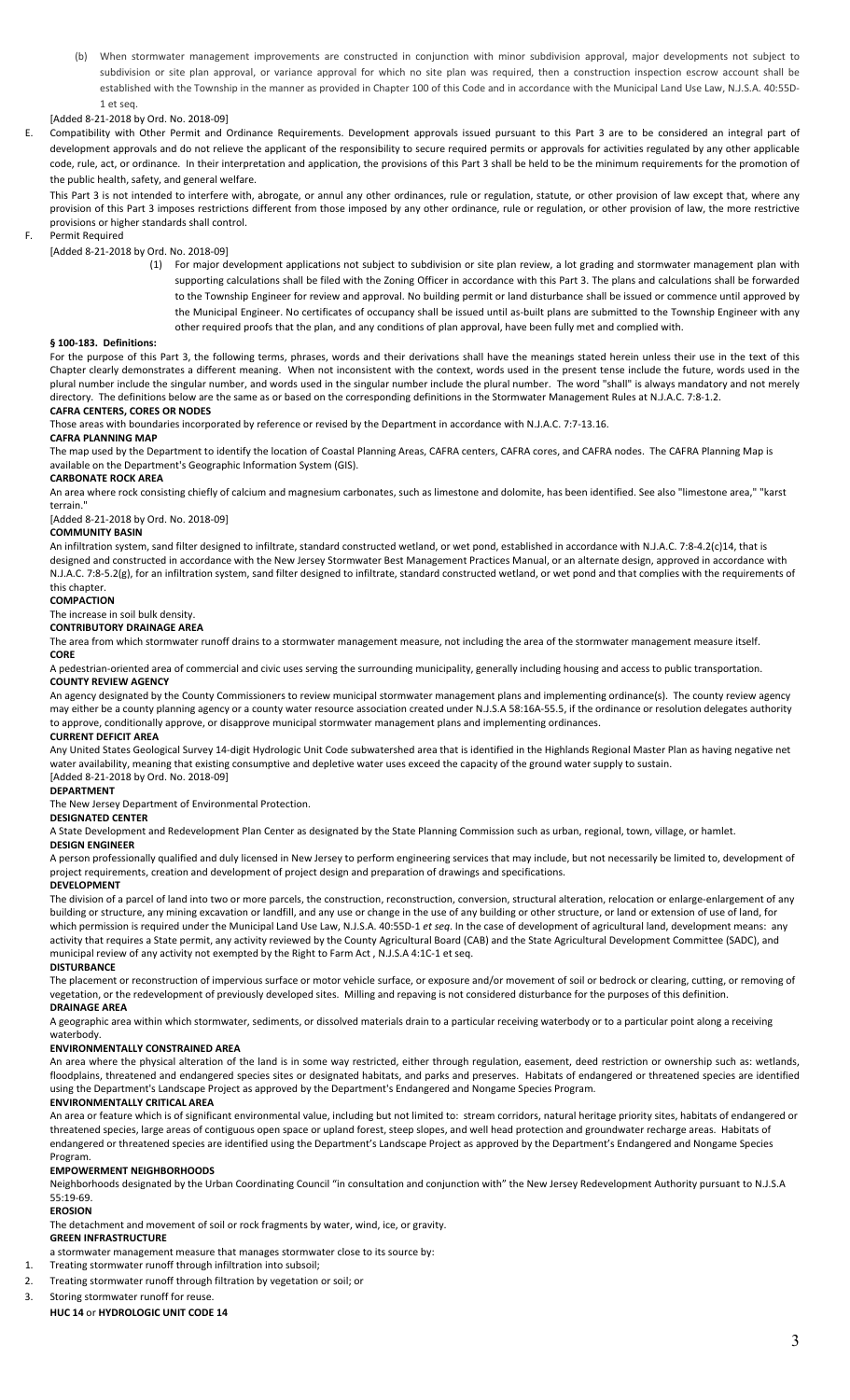An area within which water drains to a particular receiving surface water body, also known as a subwatershed, which is identified by a 14-digit hydrologic unit boundary designation, delineated within New Jersey by the United States Geological Survey.

### **IMPERVIOUS SURFACE**

A surface that has been covered with a layer of material so that it is highly resistant to infiltration by water.

### **INFILTRATION**

The process by which water seeps into the soil from precipitation.

### **LEAD PLANNING AGENCY**

One or more public entities having stormwater management planning authority designated by the regional stormwater management planning committee pursuant to N.J.A.C. 7:8-3.2, that serves as the primary representative of the committee.

### **MAJOR DEVELOPMENT**

An individual "development," as well as multiple developments that individually or collectively result in:

- 1. The disturbance of one or more acres of land since February 2, 2004;
- 2. The creation of one-quarter acre or more of "regulated impervious surface" since February 2, 2004;
- 3. The creation of one-quarter acre or more of "regulated motor vehicle surface" since March 2, 2021; or

4. A combination of 2 and 3 above that totals an area of one-quarter acre or more. The same surface shall not be counted twice when determining if the combination area equals one-quarter acre or more.

Major development includes all developments that are part of a common plan of development or sale (for example, phased residential development) that collectively or individually meet any one or more of paragraphs 1, 2, 3, or 4 above. Projects undertaken by any government agency that otherwise meet the definition of "major development" but which do not require approval under the Municipal Land Use Law, N.J.S.A. 40:55D-1 et seq., are also considered "major development." [Amended 8-21-2018 by Ord. No. 2018-09]

#### **MINOR DEVELOPMENT**

Any development, not meeting the requirements of a major development, that involves the new construction or installation of impervious surfaces equal to or greater than 2,000 square feet hereinafter the effective date of this Part 3.

### [Added 8-21-2018 by Ord. No. 2018-09]

### **MOTOR VEHICLE**

Land vehicles propelled other than by muscular power, such as automobiles, motorcycles, autocycles, and low speed vehicles. For the purposes of this definition, motor vehicle does not include farm equipment, snowmobiles, all-terrain vehicles, motorized wheelchairs, go-carts, gas buggies, golf carts, ski-slope grooming machines, or vehicles that run only on rails or tracks.

#### **MOTOR VEHICLE SURFACE**

Any pervious or impervious surface that is intended to be used by "motor vehicles" and/or aircraft, and is directly exposed to precipitation including, but not limited to, driveways, parking areas, parking garages, roads, racetracks, and runways.

#### **MUNICIPALITY**

Any city, borough, town, township, or village. For the purposes of this ordinance, the Township of Holland.

### **NEW JERSEY STORMWATER BEST MANAGEMENT PRACTICES (BMP) MANUAL** or **BMP MANUAL**

The manual maintained by the Department providing, in part, design specifications, removal rates, calculation methods, and soil testing procedures approved by the Department as being capable of contributing to the achievement of the stormwater management standards specified in this chapter. The BMP Manual is periodically amended by the Department as necessary to provide design specifications on additional best management practices and new information on already included practices reflecting the best available current information regarding the particular practice and the Department's determination as to the ability of that best management practice to contribute to compliance with the standards contained in this chapter. Alternative stormwater management measures, removal rates, or calculation methods may be utilized, subject to any limitations specified in this chapter, provided the design engineer demonstrates to the municipality, in accordance with §100-185.F. of this Part 3 and N.J.A.C. 7:8-5.2(g), that the proposed measure and its design will contribute to achievement of the design and performance standards established by this chapter.

#### **NODE**

An area designated by the State Planning Commission concentrating facilities and activities which are not organized in a compact form.

### **NUTRIENT**

A chemical element or compound, such as nitrogen or phosphorus, which is essential to and promotes the development of organisms.

#### **PERSON**

Any individual, corporation, company, partnership, firm, association, political subdivision of this State and any state, interstate or Federal agency.

#### **POLLUTANT**

Any dredged spoil, solid waste, incinerator residue, filter backwash, sewage, garbage, refuse, oil, grease, sewage sludge, munitions, chemical wastes, biological materials, medical wastes, radioactive substance (except those regulated under the Atomic Energy Act of 1954, as amended (42 U.S.C. §§ 2011 *et seq*.)), thermal waste, wrecked or discarded equipment, rock, sand, cellar dirt, industrial, municipal, agricultural, and construction waste or runoff, or other residue discharged directly or indirectly to the land, ground waters or surface waters of the State, or to a domestic treatment works. "Pollutant" includes both hazardous and nonhazardous pollutants.

#### **RECHARGE**

The amount of water from precipitation that infiltrates into the ground and is not evapotranspired.

### **REDEVELOPMENT**

Any land-disturbing activity that results in the creation, addition, or replacement of impervious surface area on an already developed or disturbed site. Redevelopment includes, but is not limited to, the expansion of a building footprint, addition or replacement of a structure, replacement of impervious surface area that is not part of a routine maintenance activity, and land-disturbing activities related to structural or impervious surfaces. It does not include routine maintenance to maintain original line and grade, hydraulic capacity, or original purpose of facility, nor does it include emergency construction activities required to immediately protect public health and safety.

### [Added 8-21-2018 by Ord. No. 2018-09]

**REGULATED IMPERVIOUS SURFACE** 

Any of the following, alone or in combination:

### 1. A net increase of impervious surface;

- 2. The total area of impervious surface collected by a new stormwater conveyance system (for the purpose of this definition, a "new stormwater conveyance system" is a stormwater conveyance system that is constructed where one did not exist immediately prior to its construction or an existing system for which a new discharge location is created);
- 3. The total area of impervious surface proposed to be newly collected by an existing stormwater conveyance system; and/or
- The total area of impervious surface collected by an existing stormwater conveyance system where the capacity of that conveyance system is increased.

### **REGULATED MOTOR VEHICLE SURFACE**

- Any of the following, alone or in combination:
- 1. The total area of motor vehicle surface that is currently receiving water;
- 2. A net increase in motor vehicle surface; and/or

quality treatment either by vegetation or soil, by an existing stormwater management measure, or by treatment at a wastewater treatment plant, where the water quality treatment will be modified or removed.

### **SEDIMENT**

Solid material, mineral or organic, that is in suspension, is being transported, or has been moved from its site of origin by air, water or gravity as a product of erosion. **SITE**

The lot or lots upon which a major development is to occur or has occurred.

**SOIL** All unconsolidated mineral and organic material of any origin.

**STATE DEVELOPMENT AND REDEVELOPMENT PLAN METROPOLITAN PLANNING AREA (PA1)**

An area delineated on the State Plan Policy Map and adopted by the State Planning Commission that is intended to be the focus for much of the State's future redevelopment and revitalization efforts.

### **STATE PLAN POLICY MAP**

The geographic application of the State Development and Redevelopment Plan's goals and statewide policies, and the official map of these goals and policies. **STORMWATER**

Water resulting from precipitation (including rain and snow) that runs off the land's surface, is transmitted to the subsurface, or is captured by separate storm sewers or other sewage or drainage facilities or conveyed by snow removal equipment.

#### **STORMWATER MANAGEMENT BMP**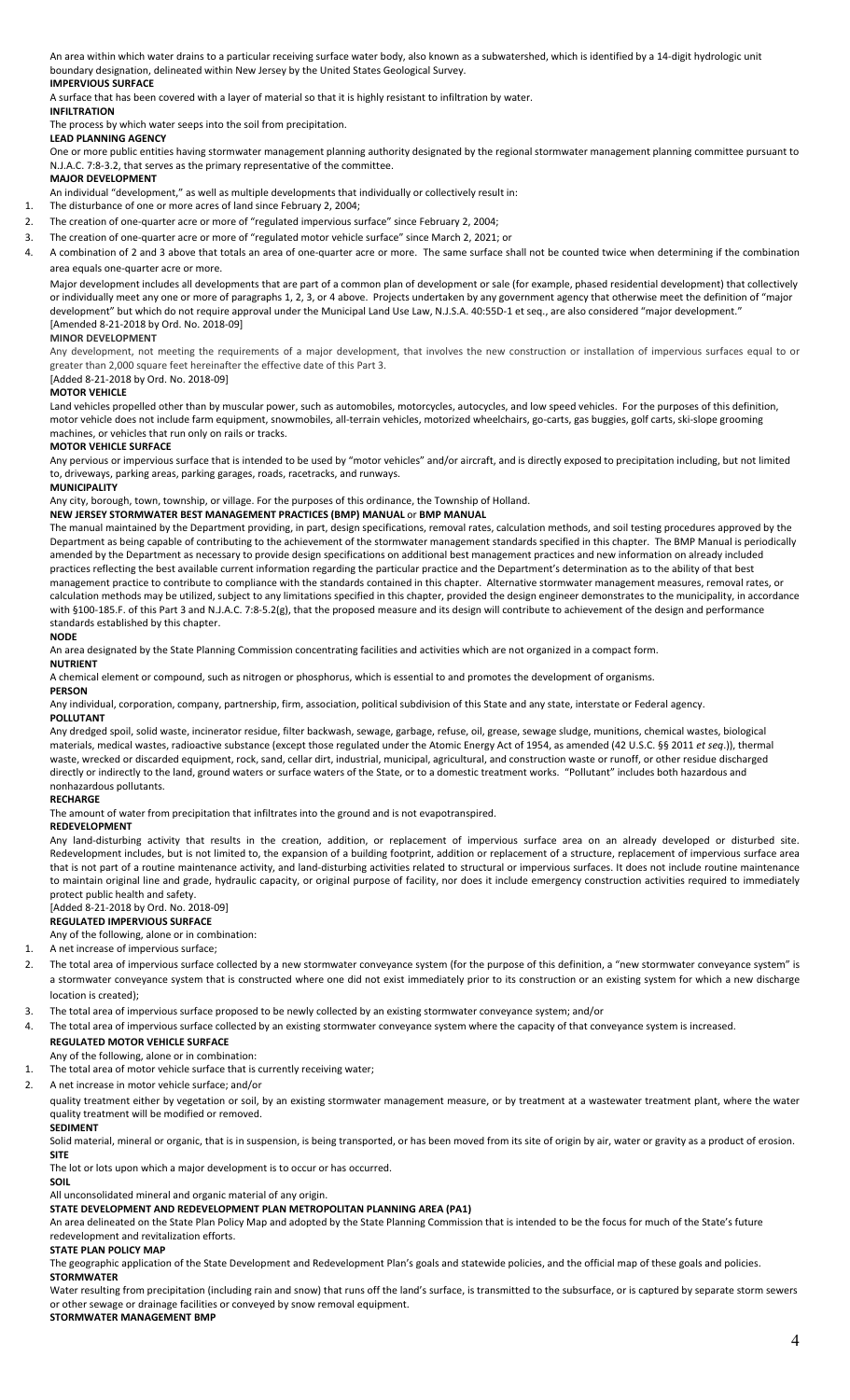An excavation or embankment and related areas designed to retain stormwater runoff. A stormwater management BMP may either be normally dry (that is, a detention basin or infiltration system), retain water in a permanent pool (a retention basin), or be planted mainly with wetland vegetation (most constructed stormwater wetlands).

#### **STORMWATER MANAGEMENT MEASURE**

Any practice, technology, process, program, or other method intended to control or reduce stormwater runoff and associated pollutants, or to induce or control the infiltration or groundwater recharge of stormwater or to eliminate illicit or illegal non-stormwater discharges into stormwater conveyances.

### **STORMWATER RUNOFF**

Water flow on the surface of the ground or in storm sewers, resulting from precipitation.

### **STORMWATER MANAGEMENT PLANNING AGENCY**

A public body authorized by legislation to prepare stormwater management plans.

### **STORMWATER MANAGEMENT PLANNING AREA**

The geographic area for which a stormwater management planning agency is authorized to prepare stormwater management plans, or a specific portion of that area identified in a stormwater management plan prepared by that agency.

#### **TIDAL FLOOD HAZARD AREA**

A flood hazard area in which the flood elevation resulting from the two-, 10-, or 100-year storm, as applicable, is governed by tidal flooding from the Atlantic Ocean. Flooding in a tidal flood hazard area may be contributed to, or influenced by, stormwater runoff from inland areas, but the depth of flooding generated by the tidal rise and fall of the Atlantic Ocean is greater than flooding from any fluvial sources. In some situations, depending upon the extent of the storm surge from a particular storm event, a flood hazard area may be tidal in the 100-year storm, but fluvial in more frequent storm events.

**URBAN COORDINATING COUNCIL EMPOWERMENT NEIGHBORHOOD**

A neighborhood given priority access to State resources through the New Jersey Redevelopment Authority.

#### **URBAN ENTERPRISE ZONES**

A zone designated by the New Jersey Enterprise Zone Authority pursuant to the New Jersey Urban Enterprise Zones Act, N.J.S.A. 52:27H-60 et. seq.

# **URBAN REDEVELOPMENT AREA**

Previously developed portions of the following areas:

1. Delineated on the State Plan Policy Map (SPPM) as the Metropolitan Planning Area (PA1), Designated Centers, Cores or Nodes;

#### 2. Designated as CAFRA Centers, Cores or Nodes;

3. Designated as Urban Enterprise Zones; and

#### 4. Designated as Urban Coordinating Council Empowerment Neighborhoods.

#### **WATER CONTROL STRUCTURE**

A structure within, or adjacent to, a water, which intentionally or coincidentally alters the hydraulic capacity, the flood elevation resulting from the two-, 10-, or 100 year storm, flood hazard area limit, and/or floodway limit of the water. Examples of a water control structure may include a bridge, culvert, dam, embankment, ford (if above grade), retaining wall, and weir.

### **WATERS OF THE STATE**

The ocean and its estuaries, all springs, streams, wetlands, and bodies of surface or groundwater, whether natural or artificial, within the boundaries of the State of New Jersey or subject to its jurisdiction.

#### **WETLANDS** or **WETLAND**

An area that is inundated or saturated by surface water or ground water at a frequency and duration sufficient to support, and that under normal circumstances does support, a prevalence of vegetation typically adapted for life in saturated soil conditions, commonly known as hydrophytic vegetation. **§ 100-184. Design and Performance Standards for Stormwater Management** 

#### **Measures**

A. Stormwater management measures for major development shall be designed to provide erosion control, groundwater recharge, stormwater runoff quantity control, and stormwater runoff quality treatment as follows:

1. The minimum standards for erosion control are those established under the Soil and Sediment Control Act, N.J.S.A. 4:24-39 et seq., and implementing rules at N.J.A.C. 2:90.

2. The minimum standards for groundwater recharge, stormwater quality, and stormwater runoff quantity shall be met by incorporating green infrastructure.

The standards in this Part 3 apply to both new major development and redevelopment and are intended to minimize the impact of stormwater runoff on water quality and water quantity in receiving water bodies and maintain groundwater recharge. The standards do not apply to new major development to the extent that alternative design and performance standards are applicable under a regional stormwater management plan or Water Quality Management Plan adopted in accordance with Department rules.

B. The standards in this Part 3 for projects that do not meet the requirements of a new major development but are considered minor developments are intended to minimize the impact of stormwater runoff and water quantity.

[Added 8-21-2018 by Ord. No. 2018-09]

#### **§ 100-185. Stormwater Management Requirements for Major Development**

A. The development shall incorporate a maintenance plan for the stormwater management measures incorporated into the design of a major development in accordance with §100-191.

B. Stormwater management measures shall avoid adverse impacts of concentrated flow on habitat for threatened and endangered species as documented in the Department's Landscape Project or Natural Heritage Database established under N.J.S.A. 13:1B-15.147 through 15.150, particularly *Helonias bullata* (swamp pink) and/or *Clemmys muhlnebergi* (bog turtle).

C. The following linear development projects are exempt from the groundwater recharge, stormwater runoff quality, and stormwater runoff quantity requirements of §100-185.P, Q and R:

1. The construction of an underground utility line provided that the disturbed areas are revegetated upon completion;

2. The construction of an aboveground utility line provided that the existing conditions are maintained to the maximum extent practicable; and

3. The construction of a public pedestrian access, such as a sidewalk or trail with a maximum width of 14 feet, provided that the access is made of permeable material.

D. A waiver from strict compliance from the green infrastructure, groundwater recharge, stormwater runoff quality, and stormwater runoff quantity requirements of §100-185.O, P, Q and R may be obtained for the enlargement of an existing public roadway or railroad; or the construction or enlargement of a public pedestrian access, provided that the following conditions are met:

1. The applicant demonstrates that there is a public need for the project that cannot be accomplished by any other means;

2. The applicant demonstrates through an alternatives analysis, that through the use of stormwater management measures, the option selected complies with the requirements of §100-185.O, P, Q and R to the maximum extent practicable;

3. The applicant demonstrates that, in order to meet the requirements of §100-185.O, P, Q and R, existing structures currently in use, such as homes and buildings, would need to be condemned; and

4. The applicant demonstrates that it does not own or have other rights to areas, including the potential to obtain through condemnation lands not falling under §100-185.D.3 above within the upstream drainage area of the receiving stream, that would provide additional opportunities to mitigate the requirements of §100-185.O, P, Q and R that were not achievable onsite.

Tables 1 through 3 below summarize the ability of stormwater best management practices identified and described in the New Jersey Stormwater Best Management Practices Manual to satisfy the green infrastructure, groundwater recharge, stormwater runoff quality and stormwater runoff quantity standards specified in §100-185.O, P, Q and R. When designed in accordance with the most current version of the New Jersey Stormwater Best Management Practices Manual, the stormwater management measures found at N.J.A.C. 7:8-5.2 (f) Tables 5-1, 5-2 and 5-3 and listed below in Tables 1, 2 and 3 are presumed to be capable of providing stormwater controls for the design and performance standards as outlined in the tables below. Upon amendments of the New Jersey Stormwater Best Management Practices to reflect additions or deletions of BMPs meeting these standards, or changes in the presumed performance of BMPs designed in accordance with the New Jersey Stormwater BMP Manual, the Department shall publish in the New Jersey Registers a notice of administrative change revising the applicable table. The most current version of the BMP Manual can be found on the Department's website at: https://njstormwater.org/bmp\_manual2.htm.

F. Where the BMP tables in the NJ Stormwater Management Rule are different due to updates or amendments with the tables in this Part 3 the BMP Tables in the Stormwater Management rule at N.J.A.C. 7:8-5.2(f) shall take precedence.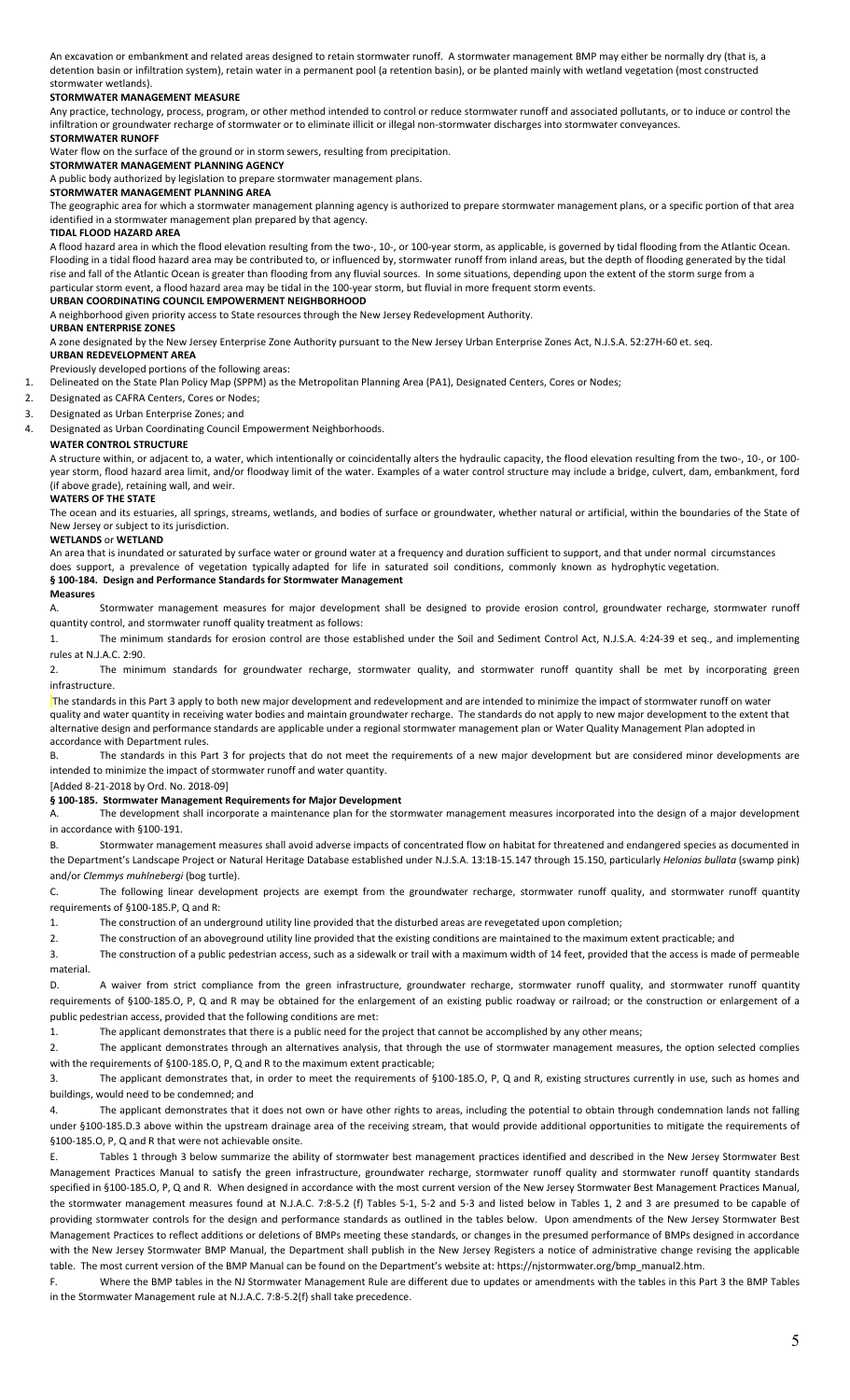| Table 1<br>Green Infrastructure BMPs for Groundwater Recharge, Stormwater Runoff Quality, and/or Stormwater Runoff<br>Quantity |                                                                                |                                      |                                      |                                                                                 |
|--------------------------------------------------------------------------------------------------------------------------------|--------------------------------------------------------------------------------|--------------------------------------|--------------------------------------|---------------------------------------------------------------------------------|
| <b>Best Management</b><br><b>Practice</b>                                                                                      | <b>Stormwater Runoff</b><br>Quality<br><b>TSS Removal</b><br>Rate<br>(percent) | <b>Stormwater Runoff</b><br>Quantity | Groundwater<br>Recharge              | <b>Minimum Separation</b><br>from Seasonal High<br><b>Water Table</b><br>(feet) |
| Cistern                                                                                                                        | $\mathbf{0}$                                                                   | Yes                                  | N <sub>o</sub>                       |                                                                                 |
| Dry Well <sup>(a)</sup>                                                                                                        | $\boldsymbol{0}$                                                               | No                                   | Yes                                  | $\overline{c}$                                                                  |
| Grass Swale                                                                                                                    | 50 or less                                                                     | N <sub>o</sub>                       | N <sub>o</sub>                       | $2^{(e)}$<br>1 <sup>(f)</sup>                                                   |
| Green Roof                                                                                                                     | $\boldsymbol{0}$                                                               | Yes                                  | No                                   | $\overline{\phantom{a}}$                                                        |
| Manufactured<br>Treatment Device <sup>(a) (g)</sup>                                                                            | 50 or 80                                                                       | No                                   | No                                   | Dependent upon the<br>device                                                    |
| Pervious Paving<br>System <sup>(a)</sup>                                                                                       | 80                                                                             | Yes                                  | Yes <sup>(b)</sup><br>$\rm No^{(c)}$ | $2^{(b)}$<br>1 <sup>(c)</sup>                                                   |
| Small-Scale<br>Bioretention Basin <sup>(a)</sup>                                                                               | 80 or 90                                                                       | Yes                                  | Yes <sup>(b)</sup><br>$\rm No^{(c)}$ | $2^{(b)}$<br>1 <sup>(c)</sup>                                                   |
| Small-Scale Infiltration<br>$Basin^{(a)}$                                                                                      | 80                                                                             | Yes                                  | Yes                                  | $\overline{2}$                                                                  |
| Small-Scale Sand Filter                                                                                                        | 80                                                                             | Yes                                  | Yes                                  | 2                                                                               |
| Vegetative Filter Strip                                                                                                        | 60-80                                                                          | No                                   | N <sub>o</sub>                       |                                                                                 |

*(Notes corresponding to annotations* (a) *through* (g) *are found on Page D-15)*

| Table 2<br><b>Green Infrastructure BMPs for Stormwater Runoff Quantity</b><br>(or for Groundwater Recharge and/or Stormwater Runoff Quality<br>with a Waiver or Variance from N.J.A.C. 7:8-5.3) |                                                                                       |                                                |                                         |                                                                                           |
|-------------------------------------------------------------------------------------------------------------------------------------------------------------------------------------------------|---------------------------------------------------------------------------------------|------------------------------------------------|-----------------------------------------|-------------------------------------------------------------------------------------------|
| <b>Best</b><br><b>Management Practice</b>                                                                                                                                                       | <b>Stormwater Runoff</b><br><b>Quality</b><br><b>TSS Removal</b><br>Rate<br>(percent) | <b>Stormwater</b><br><b>Runoff</b><br>Quantity | Groundwater<br>Recharge                 | Minimum<br><b>Separation from</b><br><b>Seasonal High</b><br><b>Water Table</b><br>(feet) |
| <b>Bioretention System</b>                                                                                                                                                                      | 80 or 90                                                                              | Yes                                            | Yes <sup>(b)</sup><br>No <sup>(c)</sup> | 2 <sup>(b)</sup><br>1 <sup>(c)</sup>                                                      |
| <b>Infiltration Basin</b>                                                                                                                                                                       | 80                                                                                    | Yes                                            | Yes                                     | $\overline{2}$                                                                            |
| Sand Filter <sup>(b)</sup>                                                                                                                                                                      | 80                                                                                    | Yes                                            | Yes                                     | $\overline{2}$                                                                            |
| Standard Constructed<br>Wetland                                                                                                                                                                 | 90                                                                                    | Yes                                            | <b>No</b>                               | N/A                                                                                       |
| Wet Pond <sup>(d)</sup>                                                                                                                                                                         | 50-90                                                                                 | Yes                                            | N <sub>o</sub>                          | N/A                                                                                       |

*(Notes corresponding to annotations* (b) *through* (d) *are found on Page D-15)*

**Table 3**

**BMPs for Groundwater Recharge, Stormwater Runoff Quality, and/or Stormwater Runoff Quantity only with a Waiver or Variance from N.J.A.C. 7:8-5.3**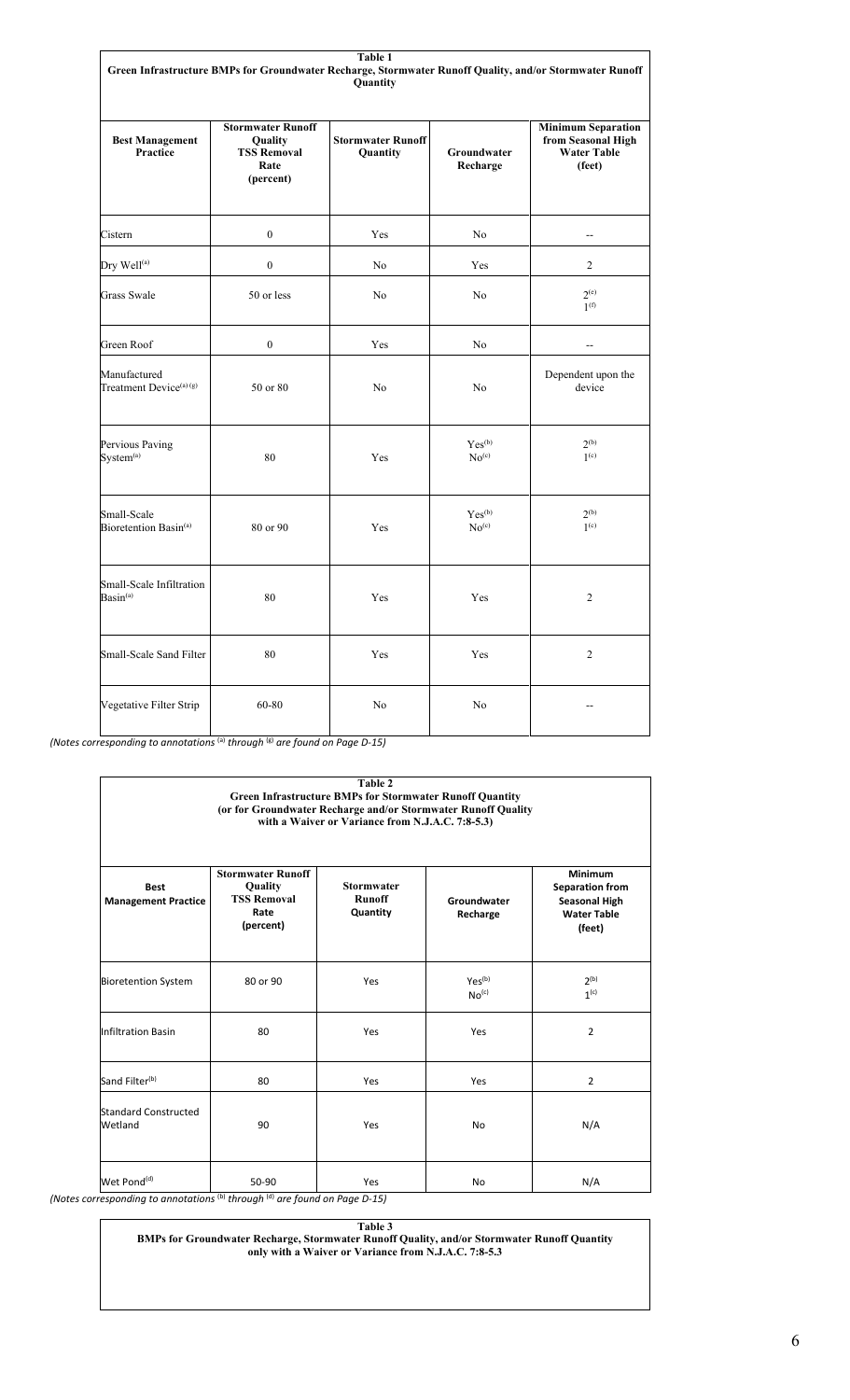| <b>Best</b><br><b>Management Practice</b>       | <b>Stormwater Runoff</b><br>Quality<br><b>TSS Removal</b><br>Rate<br>(percent) | <b>Stormwater</b><br><b>Runoff</b><br>Quantity | <b>Groundwater Recharge</b> | <b>Minimum</b><br><b>Separation from</b><br><b>Seasonal High</b><br><b>Water Table</b><br>(feet) |  |
|-------------------------------------------------|--------------------------------------------------------------------------------|------------------------------------------------|-----------------------------|--------------------------------------------------------------------------------------------------|--|
| <b>Blue Roof</b>                                | $\boldsymbol{0}$                                                               | Yes                                            | N <sub>o</sub>              | N/A                                                                                              |  |
| <b>Extended Detention</b><br><b>Basin</b>       | 40-60                                                                          | Yes                                            | <b>No</b>                   | 1                                                                                                |  |
| Manufactured<br>Treatment Device <sup>(h)</sup> | 50 or 80                                                                       | N <sub>o</sub>                                 | N <sub>o</sub>              | Dependent<br>upon the<br>device                                                                  |  |
| Sand Filter <sup>(c)</sup>                      | 80                                                                             | Yes                                            | N <sub>o</sub>              | 1                                                                                                |  |
| Subsurface Gravel<br>Wetland                    | 90                                                                             | N <sub>o</sub>                                 | N <sub>o</sub>              | $\mathbf{1}$                                                                                     |  |
| Wet Pond                                        | 50-90                                                                          | Yes                                            | N <sub>o</sub>              | N/A                                                                                              |  |

Notes to Tables 1, 2, and 3:

(a) subject to the applicable contributory drainage area limitation specified at §100-185.O.2;

(b) designed to infiltrate into the subsoil;

(c) designed with underdrains;

(d) designed to maintain at least a 10-foot wide area of native vegetation along at least 50 percent of the shoreline and to include a stormwater runoff retention component designed to capture stormwater runoff for beneficial reuse, such as irrigation;

(e) designed with a slope of less than two percent;

(f) designed with a slope of equal to or greater than two percent;

(g) manufactured treatment devices that meet the definition of green infrastructure at § 100-183;

(h)manufactured treatment devices that do not meet the definition of green infrastructure at § 100-183.

G. An alternative stormwater management measure, alternative removal rate, and/or alternative method to calculate the removal rate may be used if the design engineer demonstrates the capability of the proposed alternative stormwater management measure and/or the validity of the alternative rate or method to the municipality. A copy of any approved alternative stormwater management measure, alternative removal rate, and/or alternative method to calculate the removal rate shall be provided to the Department in accordance with §100-187.B. Alternative stormwater management measures may be used to satisfy the requirements at §100-185.O only if the measures meet the definition of green infrastructure at §100-183. Alternative stormwater management measures that function in a similar manner to a BMP listed at Section O.2 are subject to the contributory drainage area limitation specified at Section O.2 for that similarly functioning BMP. Alternative stormwater management measures approved in accordance with this subsection that do not function in a similar manner to any BMP listed at Section 0.2 shall have a contributory drainage area less than or equal to 2.5 acres, except for alternative stormwater management measures that function similarly to cisterns, grass swales, green roofs, standard constructed wetlands, vegetative filter strips, and wet ponds, which are not subject to a contributory drainage area limitation. Alternative measures that function similarly to standard constructed wetlands or wet ponds shall not be used for compliance with the stormwater runoff quality standard unless a variance in accordance with N.J.A.C. 7:8-4.6 or a waiver from strict compliance in accordance with §100-185.D is granted from §100-185.O.

H. Whenever the stormwater management design includes one or more BMPs that will infiltrate stormwater into subsoil, the design engineer shall assess the hydraulic impact on the groundwater table and design the site, so as to avoid adverse hydraulic impacts en averse hydraulic impacts include, but are not limited to, exacerbating a naturally or seasonally high water table, so as to cause surficial ponding, flooding of basements, or interference with the proper operation of subsurface sewage disposal systems or other subsurface structures within the zone of influence of the groundwater mound, or interference with the proper functioning of the stormwater management measure itself.

I. Design standards for stormwater management measures are as follows:

1. Stormwater management measures shall be designed to take into account the existing site conditions, including, but not limited to, environmentally critical areas; wetlands; flood-prone areas; slopes; depth to seasonal high water table; soil type, permeability, and texture; drainage area and drainage patterns; and the presence of solution-prone carbonate rocks (limestone);

2. Stormwater management measures shall be designed to minimize maintenance, facilitate maintenance and repairs, and ensure proper functioning. Trash racks shall be installed at the intake to the outlet structure, as appropriate, and shall have parallel bars with one-inch spacing between the bars to the elevation of the water quality design storm. For elevations higher than the water quality design storm, the parallel bars at the outlet structure shall be spaced no greater than onethird the width of the diameter of the orifice or one-third the width of the weir, with a minimum spacing between bars of one inch and a maximum spacing between bars of six inches. In addition, the design of trash racks must comply with the requirements of §100-189.C;

3. Stormwater management measures shall be designed, constructed, and installed to be strong, durable, and corrosion resistant. Measures that are consistent with the relevant portions of the Residential Site Improvement Standards at N.J.A.C. 5:21-7.3, 7.4, and 7.5 shall be deemed to meet this requirement;

4. Stormwater management BMPs shall be designed to meet the minimum safety standards for stormwater management BMPs at §100-189; and

5. The size of the orifice at the intake to the outlet from the stormwater management BMP shall be a minimum of two and one-half inches in diameter.

J. Manufactured treatment devices may be used to meet the requirements of this subchapter, provided the pollutant removal rates are verified by the New Jersey Corporation for Advanced Technology and certified by the Department. Manufactured treatment devices that do not meet the definition of green infrastructure at §100-183 may be used only under the circumstances described at §100-185.O.4.

K. Any application for a new agricultural development that meets the definition of major development at §100-183 shall be submitted to the Soil Conservation District for review and approval in accordance with the requirements at Sections §100-185.O, P, Q and R and any applicable Soil Conservation District guidelines for stormwater runoff quantity and erosion control. For purposes of this subsection, "agricultural development" means land uses normally associated with the production of food, fiber, and livestock for sale. Such uses do not include the development of land for the processing or sale of food and the manufacture of agriculturally related products.

L. If there is more than one drainage area, the groundwater recharge, stormwater runoff quality, and stormwater runoff quantity standards at §100-185.P, Q and R shall be met in each drainage area, unless the runoff from the drainage areas converge onsite and no adverse environmental impact would occur as a result of compliance with any one or more of the individual standards being determined utilizing a weighted average of the results achieved for that individual standard across the affected drainage areas.

M. Any stormwater management measure authorized under the municipal stormwater management plan or ordinance shall be reflected in a deed notice recorded in the Office of the Hunterdon County Clerk. A form of deed notice shall be submitted to the municipality for approval prior to filing. The deed notice shall contain a description of the stormwater management measure(s) used to meet the green infrastructure, groundwater recharge, stormwater runoff quality, and stormwater runoff quantity standards at §100-185.O, P, Q and R and shall identify the location of the stormwater management measure(s) in NAD 1983 State Plane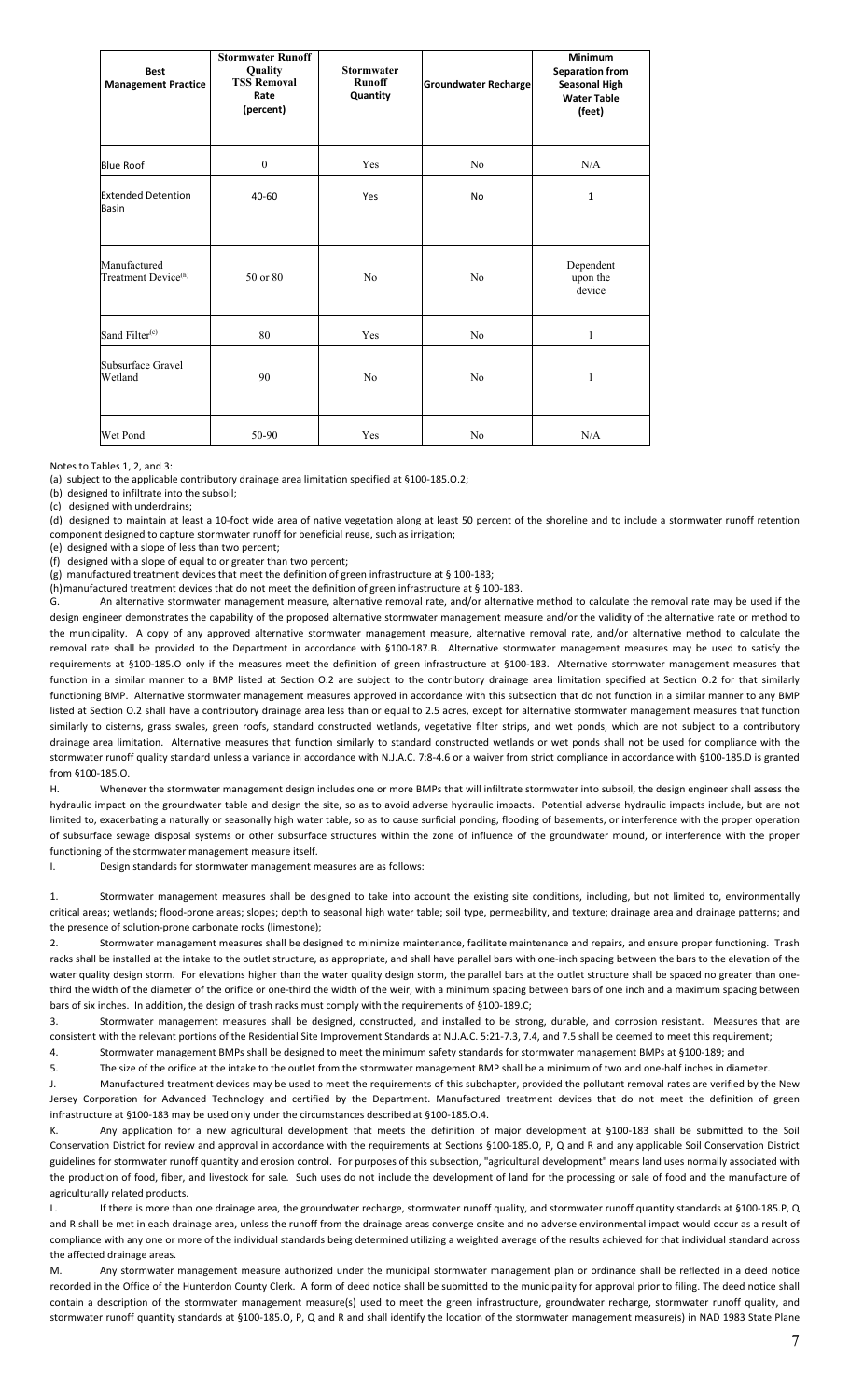New Jersey FIPS 2900 US Feet or Latitude and Longitude in decimal degrees. The deed notice shall also reference the maintenance plan required to be recorded upon the deed pursuant to §100-191.B.5. Prior to the commencement of construction, proof that the above required deed notice has been filed shall be submitted to the municipality. Proof that the required information has been recorded on the deed shall be in the form of either a copy of the complete recorded document or a receipt from the clerk or other proof of recordation provided by the recording office. However, if the initial proof provided to the municipality is not a copy of the complete recorded document, a copy of the complete recorded document shall be provided to the municipality within 180 calendar days of the authorization granted by the municipality.

N. A stormwater management measure approved under the municipal stormwater management plan or ordinance may be altered or replaced with the approval of the municipality, if the municipality determines that the proposed alteration or replacement meets the design and performance standards pursuant to §100-185 of this Part 3 and provides the same level of stormwater management as the previously approved stormwater management measure that is being altered or replaced. If an alteration or replacement is approved, a revised deed notice shall be submitted to the municipality for approval and subsequently recorded with the Office of the Hunterdon County Clerk and shall contain a description and location of the stormwater management measure, as well as reference to the maintenance plan, in accordance with M above. Prior to the commencement of construction, proof that the above required deed notice has been filed shall be submitted to the municipality in accordance with M above.

#### O. Green Infrastructure Standards

1. This subsection specifies the types of green infrastructure BMPs that may be used to satisfy the groundwater recharge, stormwater runoff quality, and stormwater runoff quantity standards.

2. To satisfy the groundwater recharge and stormwater runoff quality standards at §100-185.P and Q, the design engineer shall utilize green infrastructure BMPs identified in Table 1 at §100-185.F. and/or an alternative stormwater management measure approved in accordance with §100-185.G. The following green infrastructure BMPs are subject to the following maximum contributory drainage area limitations:

| <b>Best Management</b><br>Practice | <b>Maximum Contributory Drainage Area</b>                                              |
|------------------------------------|----------------------------------------------------------------------------------------|
| Dry Well                           | 1 acre                                                                                 |
| Manufactured Treatment Device      | 2.5 acres                                                                              |
| Pervious Pavement Systems          | Area of additional inflow cannot<br>exceed three times the area<br>occupied by the BMP |
| Small-scale Bioretention Systems   | 2.5 acres                                                                              |
| Small-scale Infiltration Basin     | 2.5 acres                                                                              |
| Small-scale Sand Filter            | 2.5 acres                                                                              |

3. To satisfy the stormwater runoff quantity standards at §100-185.R, the design engineer shall utilize BMPs from Table 1 or from Table 2 and/or an alternative stormwater management measure approved in accordance with §100-185.G.

If a variance in accordance with N.J.A.C. 7:8-4.6 or a waiver from strict compliance in accordance with §100-185.D is granted from the requirements of this subsection, then BMPs from Table 1, 2, or 3, and/or an alternative stormwater management measure approved in accordance with §100-185.G may be used to meet the groundwater recharge, stormwater runoff quality, and stormwater runoff quantity standards at §100-185.P, Q and R.

For separate or combined storm sewer improvement projects, such as sewer separation, undertaken by a government agency or public utility (for example, a sewerage company), the requirements of this subsection shall only apply to areas owned in fee simple by the government agency or utility, and areas within a right-of-way or easement held or controlled by the government agency or utility; the entity shall not be required to obtain additional property or property rights to fully satisfy the requirements of this subsection. Regardless of the amount of area of a separate or combined storm sewer improvement project subject to the green infrastructure requirements of this subsection, each project shall fully comply with the applicable groundwater recharge, stormwater runoff quality control, and stormwater runoff quantity standards at §100-185.P, Q and R, unless the project is granted a waiver from strict compliance in accordance with §100-185.D. P. Groundwater Recharge Standards

1. This subsection contains the minimum design and performance standards for groundwater recharge as follows:

2. The design engineer shall, using the assumptions and factors for stormwater runoff and groundwater recharge calculations at §100-186, either:

i. Demonstrate through hydrologic and hydraulic analysis that the site and its stormwater management measures maintain 100 percent of the average annual pre-construction groundwater recharge volume for the site; or

ii. Demonstrate through hydrologic and hydraulic analysis that the increase of stormwater runoff volume from pre-construction to post-construction for the 2-year storm is infiltrated.

iii. Projects located in a current deficit area: Where the project is located in a current deficit area as identified in Exhibit A, the project shall demonstrate through hydrologic and hydraulic analysis that the site and its stormwater management measures provide for one of the following provisions:

[Added 8-21-2018 by Ord. No. 2018-09]

[a] Recharge 125% of the percentage of the average annual preconstruction groundwater recharge

### volume for the site; or

[b] In addition to complying with the requirements of § 100-185P(2), retain on-site with no discharge

the stormwater quality design volume (SWQDv), defined as the runoff from the 1.25-inch, two-hour rainfall event. Groundwater recharge or infiltration performed in compliance with § 100-185B(2)(a)[3][a] or § 100-185P(2), above, may count toward required retention of the SWQDv. Where groundwater recharge will result in equal or greater retention than required to meet the SWQDv, then it shall constitute compliance with § 100-185B(2)(a)[3][b]. Where meeting the groundwater recharge requirement will not result in retention of the full SWQDv, the major development shall retain any additional volume to meet the requirements of § 100- 185.B(2)(a)[3][b] through additional infiltration, or through evapotranspiration or capture and on-site re-use of rainfall.

3. This groundwater recharge requirement does not apply to projects within the "urban redevelopment area," or to projects subject to 4 below.

4. The following types of stormwater shall not be recharged:

i. Stormwater from areas of high pollutant loading. High pollutant loading areas are areas in industrial and commercial developments where solvents and/or petroleum products are loaded/unloaded, stored, or applied, areas where pesticides are loaded/unloaded or stored; areas where hazardous materials are expected to be present in greater than "reportable quantities" as defined by the United States Environmental Protection Agency (EPA) at 40 CFR 302.4; areas where recharge would be inconsistent with Department approved remedial action work plan or landfill closure plan and areas with high risks for spills of toxic materials, such as gas stations and vehicle maintenance facilities; and

ii. Industrial stormwater exposed to "source material." "Source material" means any material(s) or machinery, located at an industrial facility, that is directly or indirectly related to process, manufacturing or other industrial activities, which could be a source of pollutants in any industrial stormwater discharge to groundwater. Source materials include, but are not limited to, raw materials; intermediate products; final products; waste materials; by-products; industrial machinery and fuels, and lubricants, solvents, and detergents that are related to process, manufacturing, or other industrial activities that are exposed to stormwater.

iii. Carbonate rock areas, where surficial or subsurface karst features have been identified and recharge facilities cannot be designed in a manner that would eliminate the concentrated subsurface release of stormwater (Note: The mere presence of carbonate bedrock does not constitute a karst feature). [Added 8-21-2018 by Ord. No. 2018-09]

5. The design engineer shall assess and certify the hydraulic impact on the groundwater table and design the project site and all site groundwater recharge measures so as to avoid adverse hydraulic impacts. Adverse hydraulic impacts include, but are not limited to, raising the groundwater table so as to cause surface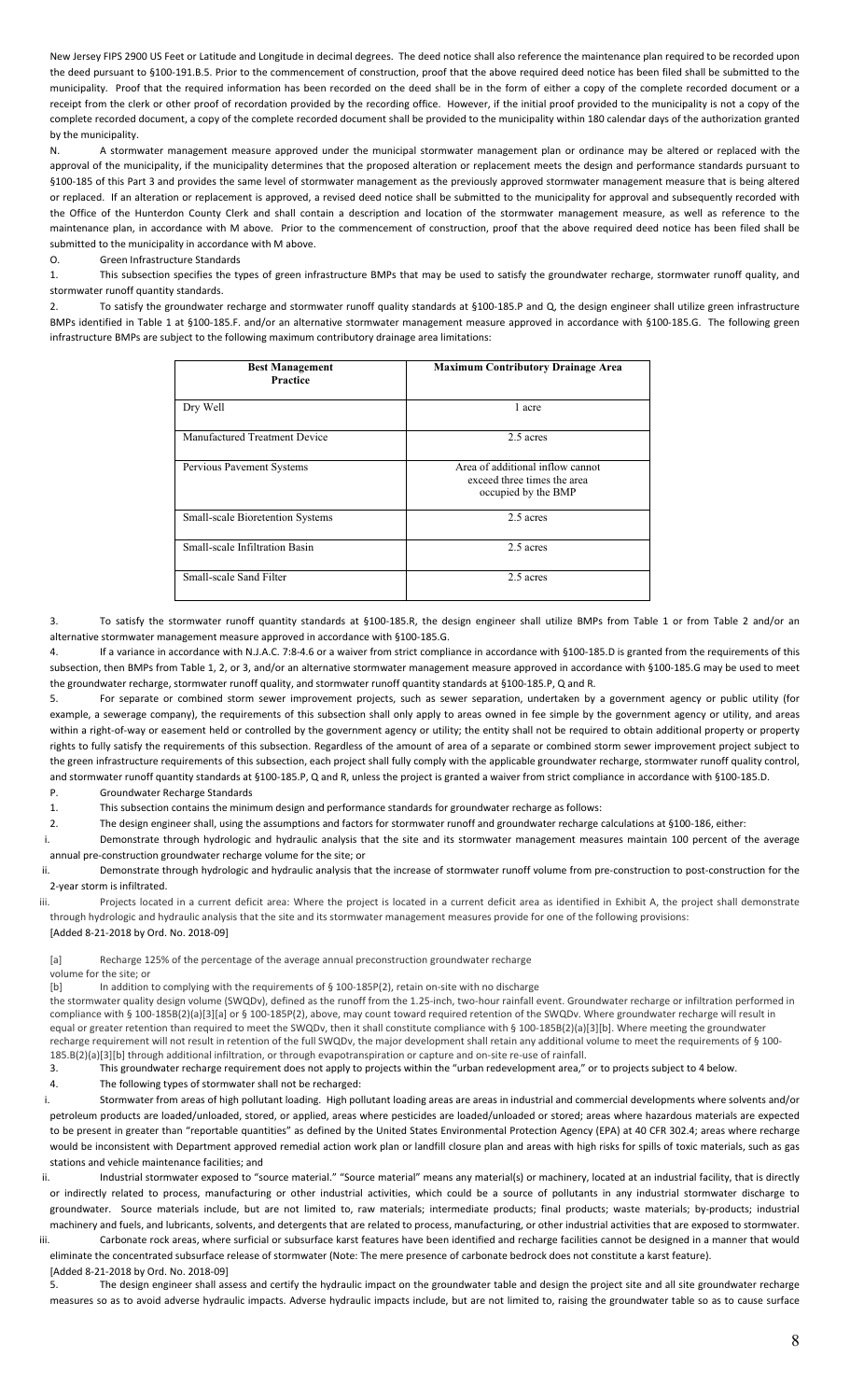ponding, flooding of basements and other subsurface facilities, and interference with the proper operation of subsurface sewage disposal systems and other subsurface structures in the vicinity of a groundwater recharge measure.

6. Mitigation required. In lieu of on-site recharge, the applicant shall be responsible for providing mitigation of the groundwater recharge volume in the required amount. The applicant should provide mitigation, on-site if possible and/or practical, or within the same drainage area within which the subject project is proposed, or contribute funding toward a municipal stormwater control project, or provide for equivalent treatment at an alternate location, or provide for another equivalent water quality benefit, in lieu of implementing the required groundwater recharge volume on their specific site.

[Added 8-21-2018 by Ord. No. 2018-09] Q. Stormwater Runoff Quality Standards

1. This subsection contains the minimum design and performance standards to control stormwater runoff quality impacts of major development. Stormwater runoff quality standards are applicable when the major development results in an increase of one-quarter acre or more of regulated motor vehicle surface.

2. Stormwater management measures shall be designed to reduce the post-construction load of total suspended solids (TSS) in stormwater runoff generated from the water quality design storm as follows:

i. Eighty percent TSS removal of the anticipated load expressed as an annual average shall be achieved for the stormwater runoff from the net increase of motor vehicle surface.

3. If the surface is considered regulated motor vehicle surface because the water quality treatment for an area of motor vehicle surface that is currently receiving water quality treatment either by vegetation or soil, by an existing stormwater management measure, or by treatment at a wastewater treatment plant is to be modified or removed, the project shall maintain or increase the existing TSS removal of the anticipated load expressed as an annual average.

The requirement to reduce TSS does not apply to any stormwater runoff in a discharge regulated under a numeric effluent limitation for TSS imposed under the New Jersey Pollutant Discharge Elimination System (NJPDES) rules, N.J.A.C. 7:14A, or in a discharge specifically exempt under a NJPDES permit from this requirement. Every major development, including any that discharge into a combined sewer system, shall comply with 2 above, unless the major development is itself subject to a NJPDES permit with a numeric effluent limitation for TSS or the NJPDES permit to which the major development is subject exempts the development from a numeric effluent limitation for TSS.

4. The water quality design storm is 1.25 inches of rainfall in two hours. Water quality calculations shall take into account the distribution of rain from the water quality design storm, as reflected in Table 4, below. The calculation of the volume of runoff may take into account the implementation of stormwater management measures.

|                                                   |                | <b>Cumulative</b> |             | Cumulative |             | Cumulative |
|---------------------------------------------------|----------------|-------------------|-------------|------------|-------------|------------|
|                                                   | <b>Time</b>    | Rainfall          | <b>Time</b> | Rainfall   | <b>Time</b> | Rainfall   |
|                                                   | (Minutes)      | (Inches)          | (Minutes)   | (Inches)   | (Minutes)   | (Inches)   |
|                                                   | 1              | 0.00166           | 41          | 0.1728     | 81          | 1.0906     |
|                                                   | $\overline{2}$ | 0.00332           | 42          | 0.1796     | 82          | 1.0972     |
|                                                   | 3              | 0.00498           | 43          | 0.1864     | 83          | 1.1038     |
|                                                   | 4              | 0.00664           | 44          | 0.1932     | 84          | 1.1104     |
|                                                   | 5              | 0.00830           | 45          | 0.2000     | 85          | 1.1170     |
|                                                   | 6              | 0.00996           | 46          | 0.2117     | 86          | 1.1236     |
|                                                   | 7              | 0.01162           | 47          | 0.2233     | 87          | 1.1302     |
|                                                   | 8              | 0.01328           | 48          | 0.2350     | 88          | 1.1368     |
|                                                   | 9              | 0.01494           | 49          | 0.2466     | 89          | 1.1434     |
|                                                   | 10             | 0.01660           | 50          | 0.2583     | 90          | 1.1500     |
|                                                   | 11             | 0.01828           | 51          | 0.2783     | 91          | 1.1550     |
|                                                   | 12             | 0.01996           | 52          | 0.2983     | 92          | 1.1600     |
|                                                   | 13             | 0.02164           | 53          | 0.3183     | 93          | 1.1650     |
|                                                   | 14             | 0.02332           | 54          | 0.3383     | 94          | 1.1700     |
|                                                   | 15             | 0.02500           | 55          | 0.3583     | 95          | 1.1750     |
|                                                   | 16             | 0.03000           | 56          | 0.4116     | 96          | 1.1800     |
|                                                   | 17             | 0.03500           | 57          | 0.4650     | 97          | 1.1850     |
|                                                   | 18             | 0.04000           | 58          | 0.5183     | 98          | 1.1900     |
|                                                   | 19             | 0.04500           | 59          | 0.5717     | 99          | 1.1950     |
|                                                   | 20             | 0.05000           | 60          | 0.6250     | 100         | 1.2000     |
|                                                   | 21             | 0.05500           | 61          | 0.6783     | 101         | 1.2050     |
|                                                   | 22             | 0.06000           | 62          | 0.7317     | 102         | 1.2100     |
|                                                   | 23             | 0.06500           | 63          | 0.7850     | 103         | 1.2150     |
|                                                   | 24             | 0.07000           | 64          | 0.8384     | 104         | 1.2200     |
|                                                   | 25             | 0.07500           | 65          | 0.8917     | 105         | 1.2250     |
|                                                   | 26             | 0.08000           | 66          | 0.9117     | 106         | 1.2267     |
|                                                   | 27             | 0.08500           | 67          | 0.9317     | 107         | 1.2284     |
|                                                   | 28             | 0.09000           | 68          | 0.9517     | 108         | 1.2300     |
|                                                   | 29             | 0.09500           | 69          | 0.9717     | 109         | 1.2317     |
|                                                   | 30             | 0.10000           | 70          | 0.9917     | 110         | 1.2334     |
|                                                   | 31             | 0.10660           | ${\bf 71}$  | 1.0034     | 111         | 1.2351     |
|                                                   | 32             | 0.11320           | 72          | 1.0150     | 112         | 1.2367     |
|                                                   | 33             | 0.11980           | 73          | 1.0267     | 113         | 1.2384     |
|                                                   | 34             | 0.12640           | 74          | 1.0383     | 114         | 1.2400     |
|                                                   | 35             | 0.13300           | 75          | 1.0500     | 115         | 1.2417     |
|                                                   | 36             | 0.13960           | 76          | 1.0568     | 116         | 1.2434     |
|                                                   | 37             | 0.14620           | 77          | 1.0636     | 117         | 1.2450     |
|                                                   | 38             | 0.15280           | 78          | 1.0704     | 118         | 1.2467     |
|                                                   | 39             | 0.15940           | 79          | 1.0772     | 119         | 1.2483     |
| Table 4 - Water Quality Design Storm Distribution | 40             | 0.16600           | 80          | 1.0840     | 120         | 1.2500     |

If more than one BMP in series is necessary to achieve the required 80 percent TSS reduction for a site, the applicant shall utilize the following formula to calculate TSS reduction: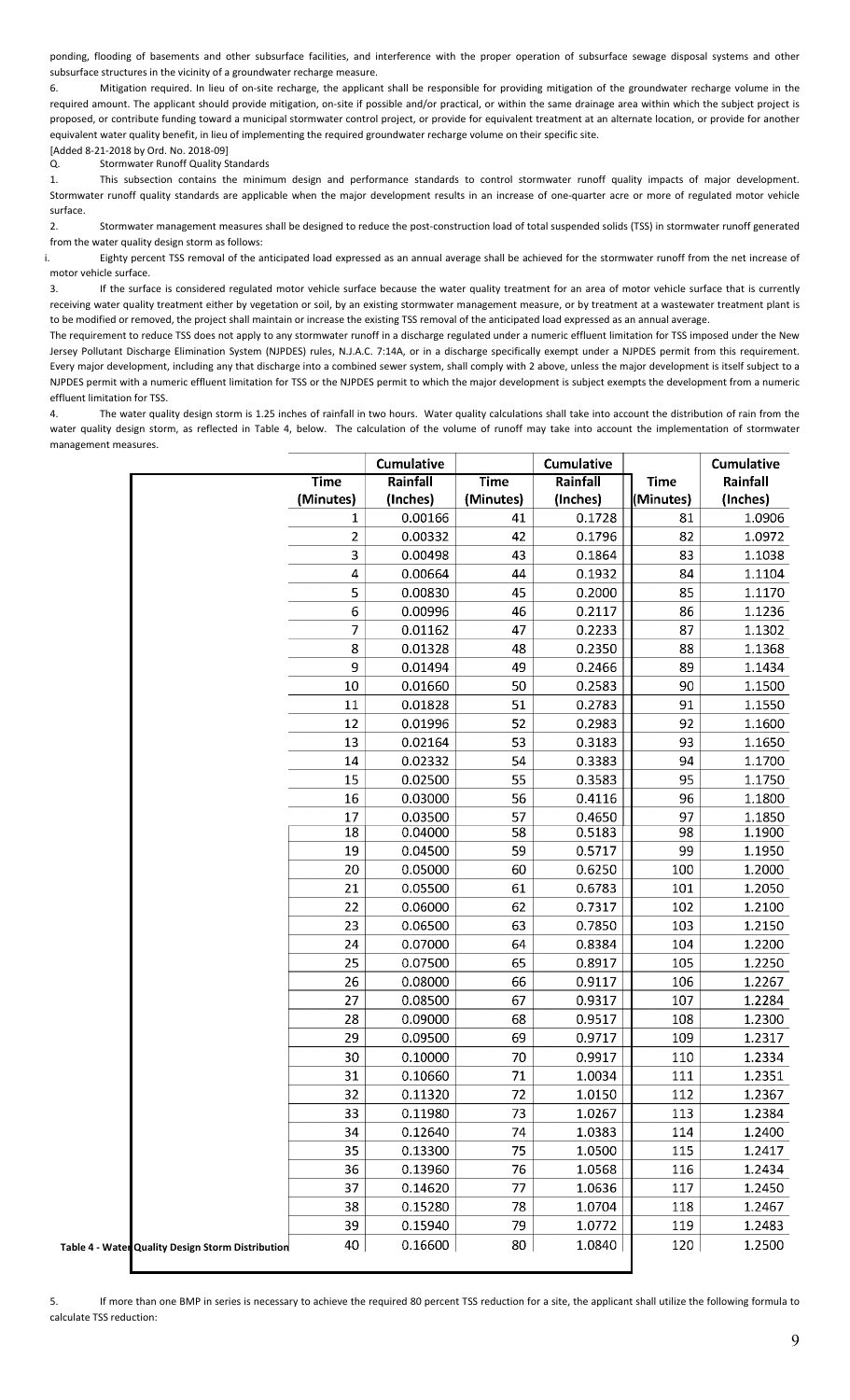Where

*R =* total TSS Percent Load Removal from application of both BMPs, and

A *=* the TSS Percent Removal Rate applicable to the first BMP

B *=* the TSS Percent Removal Rate applicable to the second BMP.

6. Stormwater management measures shall also be designed to reduce, to the maximum extent feasible, the post-construction nutrient load of the anticipated load from the developed site in stormwater runoff generated from the water quality design storm. In achieving reduction of nutrients to the maximum extent feasible, the design of the site shall include green infrastructure BMPs that optimize nutrient removal while still achieving the performance standards in §100- 185.P, Q and R.

7. In accordance with the definition of FW1 at N.J.A.C. 7:9B-1.4, stormwater management measures shall be designed to prevent any increase in stormwater runoff to waters classified as FW1.

8. The Flood Hazard Area Control Act Rules at N.J.A.C. 7:13-4.1(c)1 establish 300-foot riparian zones along Category One waters, as designated in the Surface Water Quality Standards at N.J.A.C. 7:9B, and certain upstream tributaries to Category One waters. A person shall not undertake a major development that is located within or discharges into a 300-foot riparian zone without prior authorization from the Department under N.J.A.C. 7:13.

9. Pursuant to the Flood Hazard Area Control Act Rules at N.J.A.C. 7:13-11.2(j)3.i, runoff from the water quality design storm that is discharged within a 300 foot riparian zone shall be treated in accordance with this subsection to reduce the post-construction load of total suspended solids by 95 percent of the anticipated load from the developed site, expressed as an annual average.

10. This stormwater runoff quality standards do not apply to the construction of one individual single-family dwelling, provided that it is not part of a larger development or subdivision that has received preliminary or final site plan approval prior to December 3, 2018, and that the motor vehicle surfaces are made of permeable material(s) such as gravel, dirt, and/or shells.

R. Stormwater Runoff Quantity Standards

1. This subsection contains the minimum design and performance standards to control stormwater runoff quantity impacts of major development.

2. In order to control stormwater runoff quantity impacts, the design engineer shall, using the assumptions and factors for stormwater runoff calculations at §100-186, complete one of the following:

i. Demonstrate through hydrologic and hydraulic analysis that for stormwater leaving the site, post-construction runoff hydrographs for the 2-, 10-, and 100 year storm events do not exceed, at any point in time, the pre-construction runoff hydrographs for the same storm events;

ii. Demonstrate through hydrologic and hydraulic analysis that there is no increase, as compared to the pre-construction condition, in the peak runoff rates of stormwater leaving the site for the 2-, 10- and 100-year storm events and that the increased volume or change in timing of stormwater runoff will not increase flood damage at or downstream of the site. This analysis shall include the analysis of impacts of existing land uses and projected land uses assuming full development under existing zoning and land use ordinances in the drainage area;

iii. Design stormwater management measures so that the post-construction peak runoff rates for the 2-, 10- and 100-year storm events are 50, 75 and 80 percent, respectively, of the pre-construction peak runoff rates. The percentages apply only to the post-construction stormwater runoff that is attributable to the portion of the site on which the proposed development or project is to be constructed; or

iv. In tidal flood hazard areas, stormwater runoff quantity analysis in accordance with 2.i, ii and iii above is required unless the design engineer demonstrates through hydrologic and hydraulic analysis that the increased volume, change in timing, or increased rate of the stormwater runoff, or any combination of the three will not result in additional flood damage below the point of discharge of the major development. No analysis is required if the stormwater is discharged directly into any ocean, bay, inlet, or the reach of any watercourse between its confluence with an ocean, bay, or inlet and downstream of the first water control structure.

3. The stormwater runoff quantity standards shall be applied at the site's boundary to each abutting lot, roadway, watercourse, or receiving storm sewer system.

#### **§ 100-185.1 Stormwater Management Requirements for Minor Developments**

[Added 8-21-2018 by Ord. No. 2018-09]

Application for approval.

(1) In cases where the development of land involves the construction of a building or other facility requiring a construction permit or application to the Planning or Zoning Board of Adjustment, the Zoning Officer shall determine whether the development involves the construction or installation of an impervious surface equal to or greater than 2,000 square feet. If the extent of work to be undertaken is such that requires review and approval with regard to the provisions of this article, the applicant shall proceed to submit an application and other data as outlined in § 100-190A and B to the Township Engineer. The Township Engineer shall approve, tentatively disapprove, or disapprove the application within 35 calendar days after submitted to him.

(2) In cases where the development does not require the construction of a building or other facility requiring a construction permit, the applicant shall submit an application and other data as outlined in § 100-190A and B herein, directly to the Township Engineer Shall approve, tentatively and Diprove, tentatively disapprove, or disapprove the application within 35 calendar days after submitted to him. If disapproved, the applicant may seek relief from the Planning Board under §100-185D or §100-190C.

B. Data required. Any application for minor developments must be accompanied by the following data with the payment of the appropriate fees:

(1) Plot plan showing dimensions of the property, proposed buildings dimensioned from each side to the shortest lot line, driveways, patios, sidewalks, etc. The plan shall include existing and proposed elevations and contour lines over the entire area of the proposed property, together with watercourses and an indication of the final disposal location of surface waters. All elevations shall be related to two permanent bench marks identified on the plan. Contours shall be shown at not more than two-foot intervals for areas with less than a ten-percent slope, five-foot intervals for areas with ten- to twenty-percent slopes. Any existing feature to be removed or relocated shall be indicated. Flood hazard area limits and wetlands shall be shown.

(2) Calculations for estimating pre- and post-development runoff prepared by a professional engineer based on the methodologies outlined in § 100-186, with a design that satisfies the requirements of § 100-185R.

C. Design standards. The intent of this Part 3 is to regulate and control stormwater runoff as it is increased as a result of development as outlined in § 100- 185R. All facilities shall be designed based on the methods of calculating runoff as described in § 100-186 of this Part 3 and are subject to the approval by the Township Engineer. All facilities shall be designed based on the requirements for stormwater management facilities described in §100-185. **§ 100-186. Calculation of Stormwater Runoff and Groundwater Recharge:**

A. Stormwater runoff shall be calculated in accordance with the following:

[Amended 8-21-2018 by Ord. No. 2018-09]

1. The design engineer shall calculate runoff using one of the following methods in complying with the design and performance standards of §100-185 and §100-185.1:

i. The USDA Natural Resources Conservation Service (NRCS) methodology, including the NRCS Runoff Equation and Dimensionless Unit Hydrograph, as described in Chapters 7, 9, 10, 15 and 16 Part 630, Hydrology National Engineering Handbook, incorporated herein by reference as amended and supplemented. This methodology is additionally described in *Technical Release 55* - *Urban Hydrology for Small Watersheds* (TR-55), dated June 1986, incorporated herein by reference as amended and supplemented. Information regarding the methodology is available from the Natural Resources Conservation Service website at:

[https://www.nrcs.usda.gov/Internet/FSE\\_DOCUMENTS/stelprdb1044171.pdf](https://www.nrcs.usda.gov/Internet/FSE_DOCUMENTS/stelprdb1044171.pdf) or at United States Department of Agriculture Natural Resources Conservation Service, 220 Davison Avenue, Somerset, New Jersey 08873; or

ii. The Rational Method for peak stormwater runoff rate calculations only. Use of the Rational Method is limited to drainage areas of 20 acres or less.

2. For the purpose of calculating runoff coefficients and groundwater recharge, there is a presumption that the pre-construction condition of a site or portion thereof is a wooded land use with good hydrologic condition. The term "runoff coefficient" applies to both the NRCS methodology above at §100-186.A.1.i and the Rational and Modified Rational Methods at §100-186.A.1.ii. A runoff coefficient or a groundwater recharge land cover for an existing condition may be used on all or a portion of the site if the design engineer verifies that the hydrologic condition has existed on the site or portion of the site for at least five years without interruption prior to the time of application. If more than one land cover have existed on the site during the five years immediately prior to the time of application, the land cover with the lowest runoff potential shall be used for the computations. In addition, there is the presumption that the site is in good hydrologic condition (if the land use type is pasture, lawn, or park), with good cover (if the land use type is woods), or with good hydrologic condition and conservation treatment (if the land use type is cultivation).

3. In computing pre-construction stormwater runoff, the design engineer shall account for all significant land features and structures, such as ponds, wetlands, depressions, hedgerows, or culverts, that may reduce pre-construction stormwater runoff rates and volumes.

4. In computing stormwater runoff from all design storms, the design engineer shall consider the relative stormwater runoff rates and/or volumes of pervious and impervious surfaces separately to accurately compute the rates and volume of stormwater runoff from the site. To calculate runoff from unconnected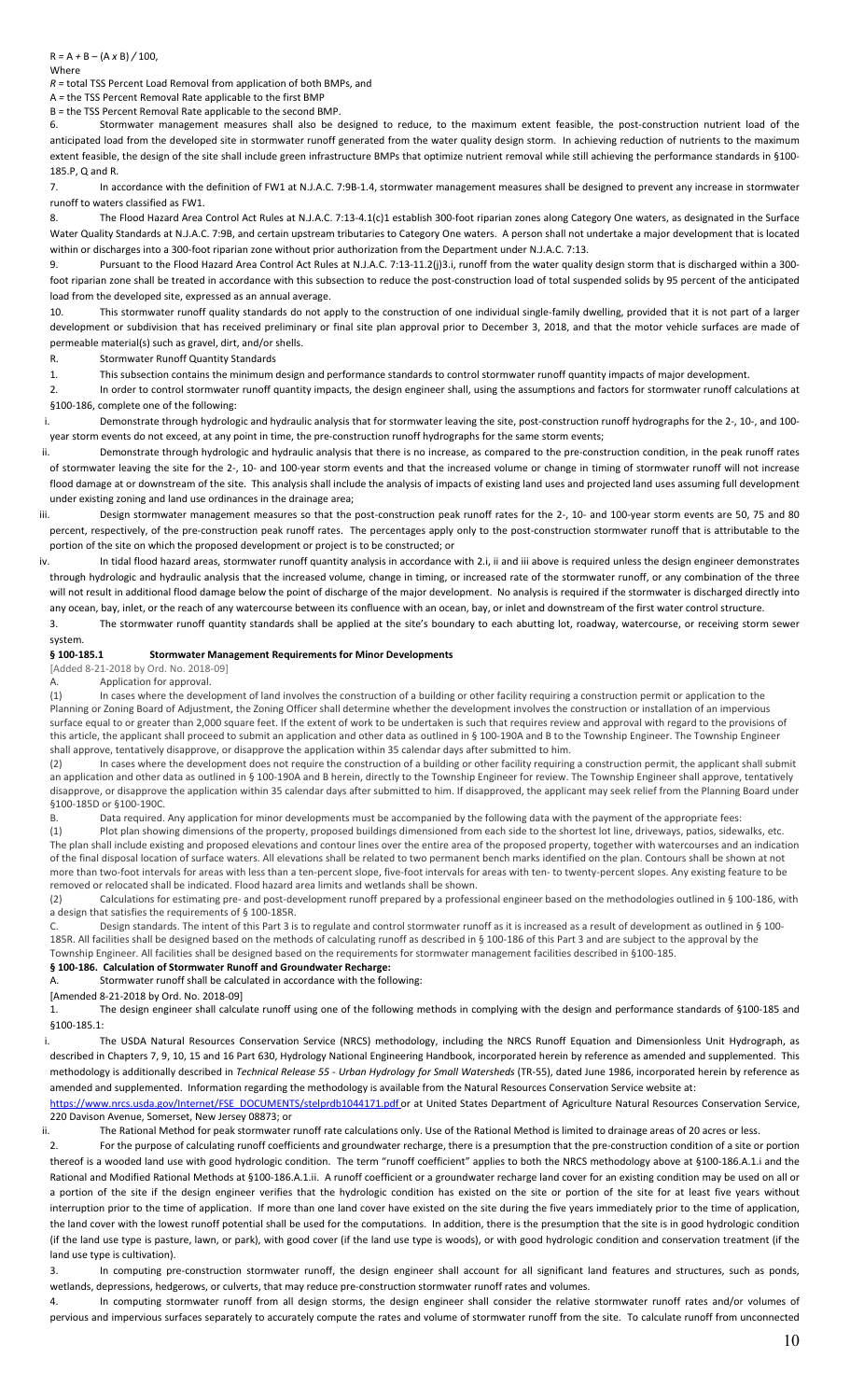impervious cover, urban impervious area modifications as described in the NRCS *Technical Release 55 – Urban Hydrology for Small Watersheds* or other methods may be employed.

5. If the invert of the outlet structure of a stormwater management measure is below the flood hazard design flood elevation as defined at N.J.A.C. 7:13, the design engineer shall take into account the effects of tailwater in the design of structural stormwater management measures.

B. Groundwater recharge may be calculated in accordance with the following:

The New Jersey Geological Survey Report GSR-32, A Method for Evaluating Groundwater-Recharge Areas in New Jersey, incorporated herein by reference as amended and supplemented. Information regarding the methodology is available from the New Jersey Stormwater Best Management Practices Manual; at the New Jersey Geological Survey website at[: https://www.nj.gov/dep/njgs/pricelst/gsreport/gsr32.pdf](https://www.nj.gov/dep/njgs/pricelst/gsreport/gsr32.pdf) or at New Jersey Geological and Water Survey, 29 Arctic Parkway, PO Box 420 Mail Code 29-01, Trenton, New Jersey 08625-0420.

### **§100-187. Sources for Technical Guidance:**

- 1. Technical guidance for stormwater management measures can be found in the documents listed below, which are available to download from the Department's website at: [http://www.nj.gov/dep/stormwater/bmp\\_manual2.htm.](http://www.nj.gov/dep/stormwater/bmp_manual2.htm) Guidelines for stormwater management measures are contained in the New Jersey Stormwater Best Management Practices Manual, as amended and supplemented. Information is provided on stormwater management measures such as, but not limited to, those listed in Tables 1, 2, and 3.
- 2. Additional maintenance guidance is available on the Department's website at: [https://www.njstormwater.org/maintenance\\_guidance.htm.](https://www.njstormwater.org/maintenance_guidance.htm)

Submissions required for review by the Department should be mailed to:

The Division of Water Quality, New Jersey Department of Environmental Protection, Mail Code 401-02B, PO Box 420, Trenton, New Jersey 08625-0420.

### **§100-188. Solids and Floatable Materials Control Standards:**

- A. Site design features identified under §100-185.F above, or alternative designs in accordance with §100-185.G above, to prevent discharge of trash and debris from drainage systems shall comply with the following standard to control passage of solid and floatable materials through storm drain inlets. For purposes of this paragraph, "solid and floatable materials" means sediment, debris, trash, and other floating, suspended, or settleable solids. For exemptions to this standard see §100-188.A.2 below.
	- 1. Design engineers shall use one of the following grates whenever they use a grate in pavement or another ground surface to collect stormwater from that surface into a storm drain or surface water body under that grate:
- i. The New Jersey Department of Transportation (NJDOT) bicycle safe grate, which is described in Chapter 2.4 of the NJDOT Bicycle Compatible Roadways and Bikeways Planning and Design Guidelines; or
- ii. A different grate, if each individual clear space in that grate has an area of no more than seven (7.0) square inches, or is no greater than 0.5 inches across the smallest dimension.

Examples of grates subject to this standard include grates in grate inlets, the grate portion (non-curb-opening portion) of combination inlets, grates on storm sewer manholes, ditch grates, trench grates, and grates of spacer bars in slotted drains. Examples of ground surfaces include surfaces of roads (including bridges), driveways, parking areas, bikeways, plazas, sidewalks, lawns, fields, open channels, and stormwater system floors used to collect stormwater from the surface into a storm drain or surface water body.

- iii. For curb-opening inlets, including curb-opening inlets in combination inlets, the clear space in that curb opening, or each individual clear space if the curb opening has two or more clear spaces, shall have an area of no more than seven (7.0) square inches, or be no greater than two (2.0) inches across the smallest dimension.
	- 2. The standard in A.1. above does not apply:
- i. Where each individual clear space in the curb opening in existing curb-opening inlet does not have an area of more than nine (9.0) square inches;
- ii. Where the municipality agrees that the standards would cause inadequate hydraulic performance that could not practicably be overcome by using additional or larger storm drain inlets;
- iii. Where flows from the water quality design storm as specified in N.J.A.C. 7:8 are conveyed through any device (e.g., end of pipe netting facility, manufactured treatment device, or a catch basin hood) that is designed, at a minimum, to prevent delivery of all solid and floatable materials that could not pass through one of the following:
	- a. A rectangular space four and five-eighths (4.625) inches long and one and one-half (1.5) inches wide (this option does not apply for outfall netting facilities); or
	- b. A bar screen having a bar spacing of 0.5 inches.

Note that these exemptions do not authorize any infringement of requirements in the Residential Site Improvement Standards for bicycle safe grates in new residential development (N.J.A.C. 5:21-4.18(b)2 and 7.4(b)1).

- iv. Where flows are conveyed through a trash rack that has parallel bars with one-inch (1 inch) spacing between the bars, to the elevation of the Water Quality Design Storm as specified in N.J.A.C. 7:8; or
- Where the New Jersey Department of Environmental Protection determines, pursuant to the New Jersey Register of Historic Places Rules at N.J.A.C. 7:4-7.2(c), that action to meet this standard is an undertaking that constitutes an encroachment or will damage or destroy the New Jersey Register listed historic property.

### **§100-189. Safety Standards for Stormwater Management Basins:**

- A. This section sets forth requirements to protect public safety through the proper design and operation of stormwater management BMPs. This section applies to any new stormwater management BMP.
- B. The provisions of this section are not intended to preempt more stringent municipal or county safety requirements for new or existing stormwater management BMPs. Municipal and county stormwater management plans and ordinances may, pursuant to their authority, require existing stormwater management BMPs to be retrofitted to meet one or more of the safety standards in §100-189.C.1, §100-189.C.2, and §100-189.C.3 for trash racks, overflow grates, and escape provisions at outlet structures.
- C. Requirements for Trash Racks, Overflow Grates and Escape Provisions
	- 1. A trash rack is a device designed to catch trash and debris and prevent the clogging of outlet structures. Trash racks shall be installed at the intake to the outlet from the Stormwater management BMP to ensure proper functioning of the BMP outlets in accordance with the following:
	- i. The trash rack shall have parallel bars, with no greater than six-inch spacing between the bars;
	- ii. The trash rack shall be designed so as not to adversely affect the hydraulic performance of the outlet pipe or structure;
	- iii. The average velocity of flow through a clean trash rack is not to exceed 2.5 feet per second under the full range of stage and discharge. Velocity is to be computed on the basis of the net area of opening through the rack; and
	- iv. The trash rack shall be constructed of rigid, durable, and corrosion resistant material and designed to withstand a perpendicular live loading of 300 pounds per square foot.
	- 2. An overflow grate is designed to prevent obstruction of the overflow structure. If an outlet structure has an overflow grate, such grate shall meet the following requirements:
	- i. The overflow grate shall be secured to the outlet structure but removable for emergencies and maintenance.
	- ii. The overflow grate spacing shall be no less than two inches across the smallest dimension
	- iii. The overflow grate shall be constructed and installed to be rigid, durable, and corrosion resistant, and shall be designed to withstand a perpendicular live loading of 300 pounds per square foot.
	- 3. Stormwater management BMPs shall include escape provisions as follows:
	- i. If a stormwater management BMP has an outlet structure, escape provisions shall be incorporated in or on the structure. Escape provisions include the installation of permanent ladders, steps, rungs, or other features that provide easily accessible means of egress from stormwater management BMPs. With the prior approval of the municipality pursuant to §100-189.C, a free-standing outlet structure may be exempted from this requirement;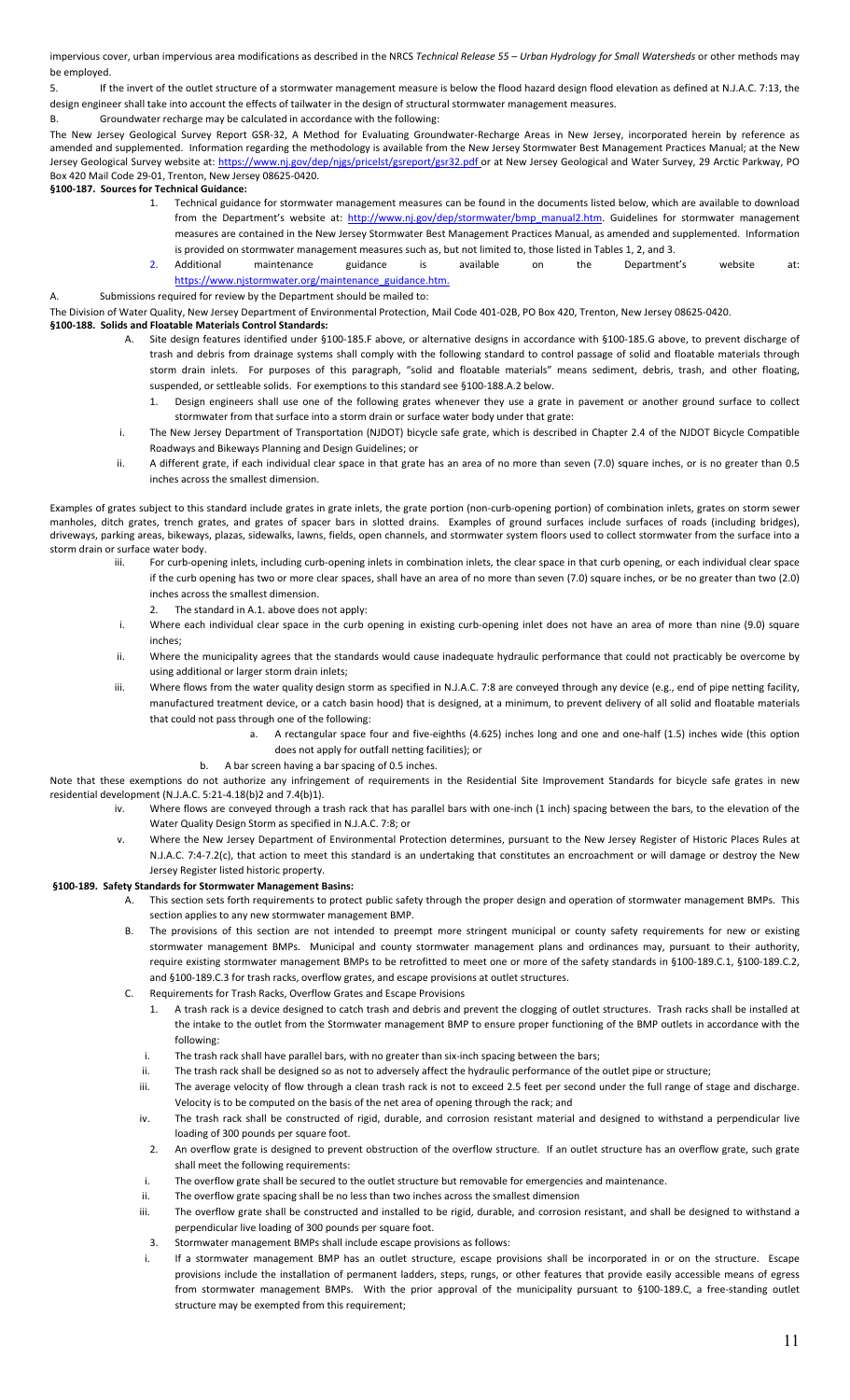- ii. Safety ledges shall be constructed on the slopes of all new stormwater management BMPs having a permanent pool of water deeper than two and one-half feet. Safety ledges shall be comprised of two steps. Each step shall be four to six feet in width. One step shall be located approximately two and one-half feet below the permanent water surface, and the second step shall be located one to one and one-half feet above the permanent water surface. See §100-189.E for an illustration of safety ledges in a stormwater management BMP; and
- iii. In new stormwater management BMPs, the maximum interior slope for an earthen dam, embankment, or berm shall not be steeper than three horizontal to one vertical.
- D. Variance or Exemption from Safety Standard

A variance or exemption from the safety standards for stormwater management BMPs may be granted only upon a written finding by the municipality that the variance or exemption will not constitute a threat to public safety.

E. Safety Ledge Illustration Elevation View –Basin Safety Ledge Configuration



#### **§100-190. Requirements for a Site Development Stormwater Plan:**

- A. Submission of Site Development Stormwater Plan
	- 1. Whenever an applicant seeks municipal approval of a development subject to this Part 3, the applicant shall submit all of the required components of the Checklist for the Site Development Stormwater Plan at §100-190.C below as part of the submission of the application for approval.
	- 2. The applicant shall demonstrate that the project meets the standards set forth in this Part 3.
	- 3. The applicant shall submit [*specify number*] copies of the materials listed in the checklist for site development stormwater plans in accordance with §100-190.C of this Part 3.
	- B. Site Development Stormwater Plan Approval

The applicant's Site Development project shall be reviewed as a part of the review process by the municipal board or official from which municipal approval is sought. That municipal board or official shall consult the municipality's review engineer to determine if all of the checklist requirements have been satisfied and to determine if the project meets the standards set forth in this Part 3.

C. Submission of Site Development Stormwater Plan

### The following information shall be required:

1. Topographic Base Map

The reviewing engineer may require upstream tributary drainage system information as necessary. It is recommended that the topographic base map of the site be submitted which extends a minimum of 200 feet beyond the limits of the proposed development, at a scale of 1"=200' or greater, showing 2-foot contour intervals. The map as appropriate may indicate the following: existing surface water drainage, shorelines, steep slopes, soils, erodible soils, perennial or intermittent streams that drain into or upstream of the Category One waters, wetlands and flood plains along with their appropriate buffer strips, marshlands and other wetlands, pervious or vegetative surfaces, existing man-made structures, roads, bearing and distances of property lines, and significant natural and manmade features not otherwise shown.

#### 2. Environmental Site Analysis

A written and graphic description of the natural and man-made features of the site and its surroundings should be submitted. This description should include a discussion of soil conditions, slopes, wetlands, waterways and vegetation on the site. Particular attention should be given to unique, unusual, or environmentally sensitive features and to those that provide particular opportunities or constraints for development. For sites located within limestone (carbonate) areas, a geotechnical investigation shall be required. The report must be prepared in accordance with §101-26C of the Township's Highlands Land Use Ordinance and meet all of the performance requirements for Phase I and, as required, Phase II, Geological Investigations, listed therein.

#### [Amended 8-21-2018 by Ord. No. 2018-09] 3. Project Description and Site Plans

A map (or maps) at the scale of the topographical base map indicating the location of existing and proposed buildings roads, parking areas, utilities, structural facilities for stormwater management and sediment control, and other permanent structures. The map(s) shall also clearly show areas where alterations will occur in the natural terrain and cover, including lawns and other landscaping, and seasonal high groundwater elevations. A written description of the site plan and justification for proposed changes in natural conditions shall also be provided.

#### 4. Land Use Planning and Source Control Plan

This plan shall provide a demonstration of how the goals and standards of Sections §100-184 through 186 are being met. The focus of this plan shall be to describe how the site is being developed to meet the objective of controlling groundwater recharge, stormwater quality and stormwater quantity problems at the source by land management and source controls whenever possible.

### 5. Stormwater Management Facilities Map

The following information, illustrated on a map of the same scale as the topographic base map, shall be included:

i. Total area to be disturbed, paved or built upon, proposed surface contours, land area to be occupied by the stormwater management facilities and the type of vegetation thereon, and details of the proposed plan to control and dispose of stormwater.

ii. Details of all stormwater management facility designs, during and after construction, including discharge provisions, discharge capacity for each outlet at different levels of detention and emergency spillway provisions with maximum discharge capacity of each spillway.

# 6. Calculations

- i. Comprehensive hydrologic and hydraulic design calculations for the pre-development and post-development conditions for the design storms specified in §100-185 of this Part 3.
	- ii. When the proposed stormwater management control measures depend on the hydrologic properties of soils or require certain separation from the seasonal high-water table, then a soils report shall be submitted. The soils report shall be based on onsite boring logs or soil pit profiles. The number and location of required soil borings or soil pits shall be determined based on what is needed to determine the suitability and distribution of soils present at the location of the control measure.

### 7. Maintenance and Repair Plan

The design and planning of the stormwater management facility shall meet the maintenance requirements of §100-191.

8. Waiver from Submission Requirements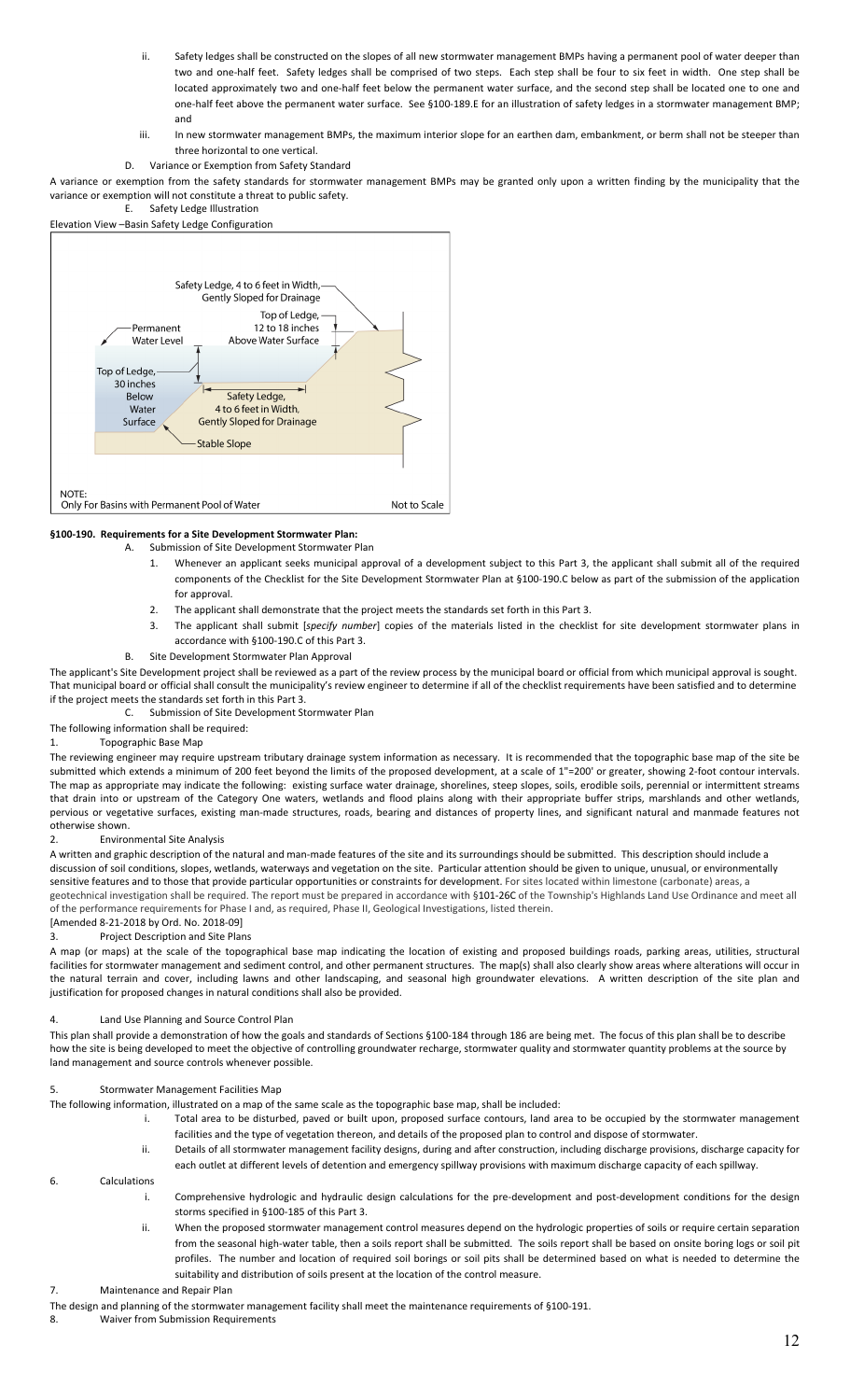The municipal official or board reviewing an application under this Part 3 may, in consultation with the municipality's review engineer, waive submission of any of the requirements in §100-190.C.1 through C.6 of this Part 3 when it can be demonstrated that the information requested is impossible to obtain or it would create a hardship on the applicant to obtain and its absence will not materially affect the review process. **§100-191. Maintenance and Repair:**

# A. Applicability

Projects subject to review as in §100-182.C of this Part 3 shall comply with the

requirements of §100-191.B and C.

B. General Maintenance

- 1. The design engineer shall prepare a maintenance plan for the stormwater management measures incorporated into the design of a major development.
- 2. The maintenance plan shall contain specific preventative maintenance tasks and schedules; cost estimates, including estimated cost of sediment, debris, or trash removal; and the name, address, and telephone number of the person or persons responsible for preventative and corrective maintenance (including replacement). The plan shall contain information on BMP location, design, ownership, maintenance tasks and frequencies, and other details as specified in Chapter 8 of the NJ BMP Manual, as well as the tasks specific to the type of BMP, as described in the applicable chapter containing design specifics.
- 3. If the maintenance plan identifies a person other than the property owner (for example, a developer, a public agency or homeowners' association) as having the responsibility for maintenance, the plan shall include documentation of such person's or entity's agreement to assume this responsibility, or of the owner's obligation to dedicate a stormwater management facility to such person under an applicable ordinance or regulation.
- 4. Responsibility for maintenance shall not be assigned or transferred to the owner or tenant of an individual property in a residential development or project, unless such owner or tenant owns or leases the entire residential development or project. The individual property owner may be assigned incidental tasks, such as weeding of a green infrastructure BMP, provided the individual agrees to assume these tasks; however, the individual cannot be legally responsible for all of the maintenance required.
- 5. If the party responsible for maintenance identified under §100-191.B.3 above is not a public agency, the maintenance plan and any future revisions based on §100-191.B.7 below shall be recorded upon the deed of record for each property on which the maintenance described in the maintenance plan must be undertaken.
- 6. Preventative and corrective maintenance shall be performed to maintain the functional parameters (storage volume, infiltration rates, inflow/outflow capacity, etc.).of the stormwater management measure, including, but not limited to, repairs or replacement to the structure; removal of sediment, debris, or trash; restoration of eroded areas; snow and ice removal; fence repair or replacement; restoration of vegetation; and repair or replacement of non-vegetated linings.
- 7. The party responsible for maintenance identified under §100-191.B.3 above shall perform all of the following requirements:
- i. maintain a detailed log of all preventative and corrective maintenance for the structural stormwater management measures incorporated into the design of the development, including a record of all inspections and copies of all maintenance-related work orders;
- ii. evaluate the effectiveness of the maintenance plan at least once per year and adjust the plan and the deed as needed; and
- iii. retain and make available, upon request by any public entity with administrative, health, environmental, or safety authority over the site, the maintenance plan and the documentation required by §100-191.B.6 and B.7 above.
- 8. The requirements of §100-191.B.3 and B.4 do not apply to stormwater management facilities that are dedicated to and accepted by the municipality or another governmental agency, subject to all applicable municipal stormwater general permit conditions, as issued by the Department.

#### https://www.njstormwater.org/maintenance\_guidance.htm.

- 9. In the event that the stormwater management facility becomes a danger to public safety or public health, or if it is in need of maintenance or repair, the municipality shall so notify the responsible person in writing. Upon receipt of that notice, the responsible person shall have fourteen (14) days to effect maintenance and repair of the facility in a manner that is approved by the municipal engineer or his designee. The municipality, in its discretion, may extend the time allowed for effecting maintenance and repair for good cause. If the responsible person fails or refuses to perform such maintenance and repair, the municipality or County may immediately proceed to do so and shall bill the cost thereof to the responsible person. Nonpayment of such bill may result in a lien on the property.
- Nothing in this subsection shall preclude the municipality in which the major development is located from requiring the posting of a performance or maintenance guarantee in accordance with N.J.S.A. 40:55D-53.

#### **§100-192. Penalties:**

Any person who erects, constructs, alters, repairs, converts, maintains, or uses any building, structure or land in violation of this Part [3](https://ecode360.com/14109322#14109322) shall be subject to the penalty prescribed by § [1-15](https://ecode360.com/14131825#14131825) of this Code.

#### **§100-193. Severability:**

Each section, subsection, sentence, clause and phrase of this Part 3 is declared to be an independent section, subsection, sentence, clause and phrase, and the finding or holding of any such portion of this Part 3 to be unconstitutional, void, or ineffective for any cause, or reason, shall not affect any other portion of this Part 3. **§100-194. Effective Date:**

#### This Part 3 shall be in full force and effect from and after its adoption and any publication as required by law.

**Article Two -** If any section, subdivision, paragraph, clause, or provision of this ordinance shall be adjudged invalid, such adjudication shall apply only to such section, subdivision, paragraph, clause, or provision and the remainder of this ordinance shall be deemed valid and effective. All ordinances or parts of ordinances inconsistent with this ordinance are hereby repealed to the extent of such inconsistency.

**Article Three -** This ordinance shall take effect upon the publication of notice of final adoption as provided by law. **CERTIFICATION**

#### I, Catherine M. Miller, RMC of the Township of Holland, Hunterdon County, State of New Jersey, do certify that the forgoing ordinance was duly adopted at a Regular Meeting of the Township Committee held on February \_\_\_, 2021.

Catherine M. Miller, RMC Township Clerk/ Registrar

R:\Projects\HLT\HLT-046\Ordinance\2021 SWM Ordinance - Holland Township.docx

# The DEP created a "FAQS" sheet that helps to explain what the regulations are about. The link was provided to everyone but the information is as follows:

### FAQS FOR GREEN INFRASTRUCTURE RULE

Q: Who do the Stormwater Management rules apply to?

The Stormwater Management rules apply to all major development. The amended rule defines "Major development" as any individual

"development," as well as multiple developments that individually or collectively result in: 1. The disturbance of one or more acres of land since February 2, 2004;

2. The creation of one-quarter acre or more of "regulated impervious surface" since February 2, 2004;

3. The creation of one-quarter acre or more of "regulated motor vehicle surface" since March 2,2021; or

4. A combination of 2 and 3 above that totals an area of one-quarter acre or more.

The same surface shall not be counted twice when determining if the combination area equals one quarter acre or more. Major development includes all developments that are part of a common plan of development or sale (for example, phased residential development) that collectively or individually meet any one or more of conditions 1, 2, 3, or 4 above. Projects undertaken by any government agency that otherwise meet the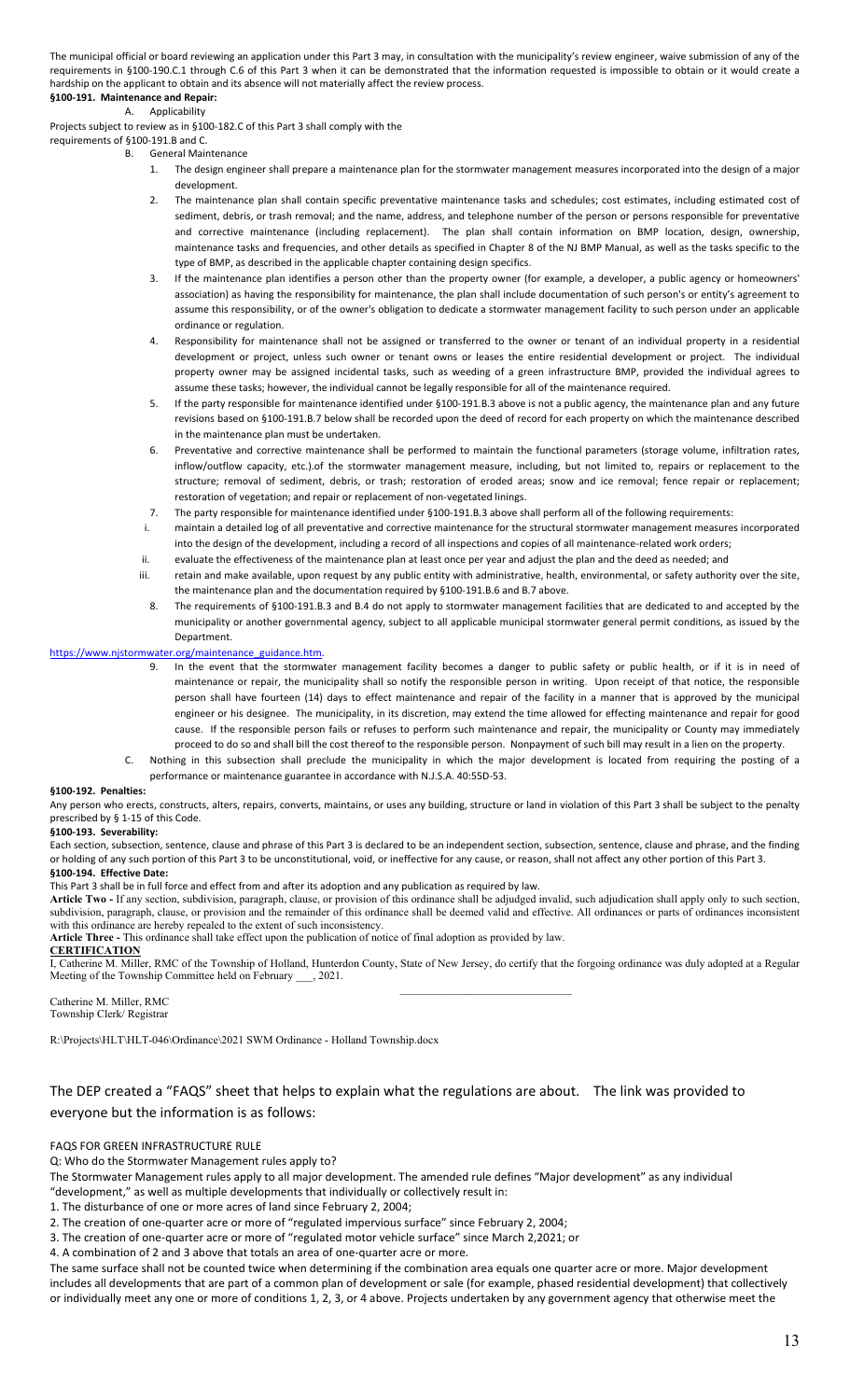definition of "major development" but which do not require approval under the Municipal Land Use Law, N.J.S.A. 40:55D-1 et seq., are also considered "major development."

In addition, local government units may impose a stricter threshold than what is defined as major development in the amended rule. Local government units will need to adopt ordinances specifying whether they are using this State standard or a more stringent threshold requiring green infrastructure.

Q: What amendments to the Stormwater Management rules did the Department of Environmental Protection (Department) adopt? A: The Department adopted amendments to the Stormwater Management rules, N.J.A.C. 7:8, to replace the current requirement that major developments incorporate nonstructural stormwater management strategies to the "maximum extent practicable" to meet groundwater recharge standards, stormwater runoff quantity standards, and stormwater runoff quality standards, with a requirement that green infrastructure (GI) be utilized to meet these same standards.

Q: What are some of the major changes to the current rule?

A: The adopted amendments clarify and modify the definition of major development, which defines the scope of projects to which these rules apply. The Department adopted changes to apply the total suspended solids (TSS) removal requirement to the runoff from motor vehicle surfaces and to eliminate the TSS removal requirement as it applies to runoff from other impervious surfaces not traveled by automobiles, such as rooftops and sidewalks. The Department also adopted several changes that will improve water quality and stormwater management improvements in communities with combined sewer systems. This adoption makes changes to existing definitions, such as the definition of "Tidal Flood Hazard Area," and adds new definitions, such as "Green Infrastructure" and "New Jersey Stormwater BMP Manual." Other adopted amendments make other alterations related to the changes identified above, as well as other minor changes to other provisions in the Stormwater Management rules. Additionally, the Department adopted minor amendments to the Coastal Zone Management Rules, the Freshwater Wetlands Protection Act Rules, the Flood Hazard Area Control Act Rules, the New Jersey Pollutant Discharge Elimination System rules, and the Highlands Water Protection and Planning Act Rules in order to update cross-references and incorporate other changes consistent with the amendments to the Stormwater Management rules.

Q: How does the Department define GI in the amended Stormwater Management rules?

A: "Green infrastructure" means a stormwater management measure that manages stormwater close to its source by:

1. Treating stormwater runoff through infiltration into subsoil;

2. Treating stormwater runoff through filtration by vegetation or soil; or

3. Storing stormwater runoff for reuse. For more information on GI visit our website at https://www.nj.gov/dep/gi/index.html.

Q: How is GI different from more traditional stormwater management methods?

A: Green Infrastructure best management practices (BMPs) are intended to mimic natural hydrologic conditions and, thus, typically incorporate infiltration and/or vegetation more than traditional stormwater management methods.

Q: What are the benefits of GI versus more traditional methods of managing stormwater?

A: The main stormwater related benefit of GI vs traditional methods of managing stormwater is stormwater volume reduction. While, as noted in the definition of GI at N.J.A.C. 7:8-1.2, there are three mechanisms by which GI systems can work, each of the three results in at least some portion of the volume of stormwater being retained by the BMP. Thus, that portion of the stormwater (and any pollutants it would have carried) never reaches downstream conveyance systems or watercourses. This will result in both reduced flooding and improved water quality in watercourses, since the retained portion of the stormwater never reaches the downstream watercourse. By contrast, more traditional stormwater management systems do not generally retain a significant amount of stormwater runoff. GI also results in numerous non-stormwater co-benefits to communities, including reduction in urban heat island effect, decreased energy use, removal of pollutants from the air through greater utilization of vegetation, beautification of public spaces, and increased property values.

Q: What are some examples of GI Best Management Practices (BMPs) and where can I find information about BMPs?

A: The most widely used GI stormwater BMP is the rain garden, which is a type of small-scale bioretention system. Other examples of green infrastructure BMPs include green roofs, dry wells, pervious paving systems, infiltration basins, cisterns, and even certain types of manufactured treatment devices. For more information on BMPs, please see the New Jersey Stormwater BMP Manual, which is available at [https://www.njstormwater.org/bmp\\_manual2.htm.](https://www.njstormwater.org/bmp_manual2.htm)

#### Q: Does the rule have limitations on the drainage area to GI BMPs? If so, why?

A: Yes. The amended rules require stormwater runoff to be managed by GI BMPs with smaller scale GI BMPs required in most cases. The drainage area limits are intended to ensure that the GI BMPs utilized are small scale which is important in ensuring that the BMP maintains or mimics natural hydrology and manages stormwater runoff close to its source. Drainage area limits are applicable to dry wells (1 acre), manufactured treatment devices (2.5 acres), small-scale bioretention systems (2.5 acres), small-scale infiltration basins (2.5 acres), small-scale sand filters (2.5 acres), and pervious paving systems (area of additional inflow cannot exceed three times the area occupied by the BMP.)

Q: Can you use GI in urban areas?

A: Yes, while developing in urban areas comes with additional challenges, there are a wide variety of GI BMPs that can be utilized in urban areas. The Department expects that the implementation in urban settings will realize co-benefits such as reductions in the urban heat island effect, decreased energy use, removal of pollutants from the air through greater utilization of vegetation, beautification of public spaces, and increased property values in areas where they are most needed. For more information on the specific limitations of BMPs, please see the New Jersey Stormwater BMP Manual, which is available a[t https://www.njstormwater.org/bmp\\_manual2.htm.](https://www.njstormwater.org/bmp_manual2.htm)

Q: Does GI cost more to construct, or operate and maintain?

A: GI is widely recognized to be a cost-effective and resilient approach to managing stormwater while simultaneously providing environmental, social, and economic co-benefits. Since GI is typically distributed and small scale, developers may have to install multiple GI BMPs on a single major development site to manage stormwater, whereas under the current rules fewer larger stormwater management BMPs may be sufficient. Costs will vary depending on the scope of the project and the BMPs chosen. However, in general the Department expects no significant increased cost to property owners who assume the cost of operation and maintenance of GI.

Q: Can I get funding for GI?

A: Yes, the NJ Water Bank provides low interest loans through the clean water state revolving fund to owners of publicly-owned treatment works with GI projects that help protect, maintain or improve water quality. Private entities are eligible through public conduit borrowers. Project sponsor eligibility has also been expanded to private colleges and universities that are interested in sponsoring nonpoint source pollution projects. Combined Sewer Overflow (CSO) abatement projects utilizing GI are eligible to receive principal forgiveness (grant like funding) for up to 50% of project costs (principal forgiveness capped at \$2Million). Water quality restoration grants are also awarded by the Department to fund watershed restoration activities and initiatives around New Jersey that address nonpoint source pollution (NPS). Funding sources include USEPA pass-through grants issued under Section 319(h) of the federal Clean Water Act (CWA) and other federal and State funds that may be available for NPS-related water quality restoration activities. For more information on available financing, visit our website at

[https://www.nj.gov/dep/gi/financial\\_assistance.htm.](https://www.nj.gov/dep/gi/financial_assistance.htm) 

Q: Do the rules help address combined sewer overflows?

A: The adopted rules support water quality and stormwater management improvements in communities with combined sewer systems (CSS). The adopted rules clarify the applicability of the water quality standards for discharges into a CSS (N.J.A.C. 7:8-5.5(c)); require quantity control in tidal flood hazard areas (unless the design engineer demonstrates through hydrologic and hydraulic analysis that the increased rate, increased volume, or both of stormwater runoff will not result in additional flood damage below the point of discharge (N.J.A.C. 7:8-5.6(b)4)); expand the municipality's planning flexibility for CSOs and flood control (N.J.A.C. 7:8-4.2(c)14); and provide differing applicability of GI requirements to sewer

separation projects to make them more feasible (N.J.A.C. 7:8-5.3(e)). For information regarding the evaluation of GI as part of the development of Long Term Control Plans to address CSOs can be found at https://nj.gov/dep/dwq/pdf/

CSO\_Guidance\_Evaluating\_Green\_Infrastructure\_A\_CSO\_Control\_Alternati ve\_for\_LTCPs.pdf

Q: Are manufactured treatment devises (MTDs) still allowed? If so, when and where?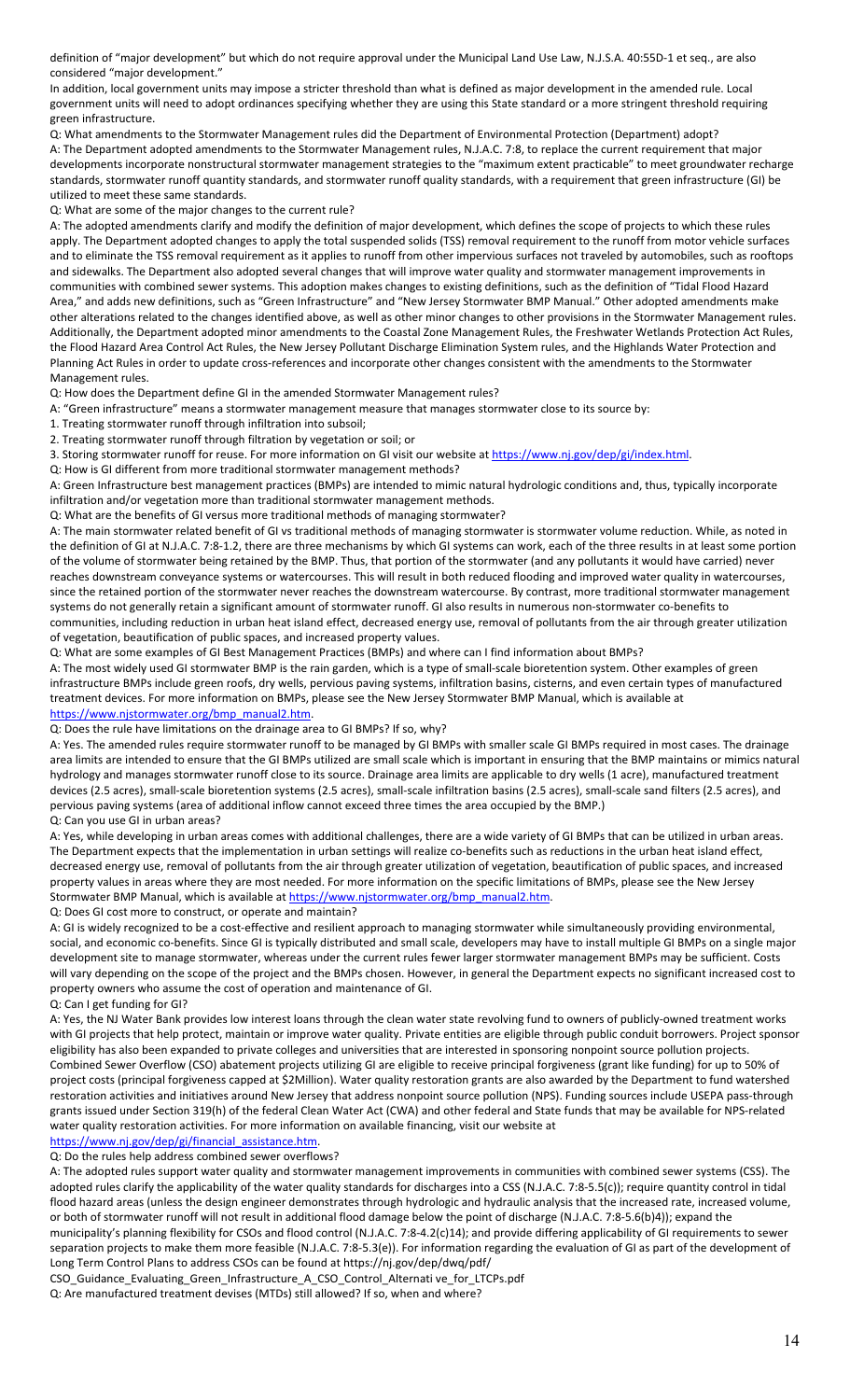A: Yes. The amendments do not specifically restrict the use of MTDs, instead they require the use of GI. While most MTDs do not qualify as GI, there are MTDs that do. Furthermore, MTDs for road projects with a waiver from strict compliance, pre-treatment of certain other BMPs, retrofits of existing BMPs, and projects that are not major development will be unaffected by these changes. For a listing of Department certified MTDs, please se[e https://www.njstormwater.org/treatment.html.](https://www.njstormwater.org/treatment.html) 

Q: When do these amendments become operative?

A: These amendments will become operative on March 2, 2021.

Q: Do municipalities have to revise their stormwater control ordinances?

A: Yes. The Stormwater Management rules represent the minimum standard for municipal stormwater control ordinances. Therefore, municipal stormwater control ordinances must be revised to be consistent with these amendments.

Q: How long do municipalities have to revise their ordinances?

A: Municipalities have until March 3, 2021 for their revised ordinance to become effective. However, a municipality can choose to make their ordinance effective sooner.

Q: Will permit applications be "grandfathered"?

A: For applications submitted to the Department's Division of Land Use Regulation, any technically complete application received prior to March 2, 2021 will be subject to the existing Stormwater Management rule. Similarly, any application submitted to a municipality that includes both the application form and all accompanying documents required by ordinance will be subject to the ordinance in effect at the time of application. Q: Is the Department planning additional amendments to the Stormwater Management rules?

A: As indicated in the notice of proposal Summary, 50 N.J.R. at 2376, the Department is in the process of seeking input regarding potential further amendments to the Stormwater Management rules. In response to the notice of proposal associated with these adopted amendments, the Department received comments that were beyond the scope of anything proposed in this rulemaking. The Department will consider the input provided by those comments as it determines what further amendments to the rules may be appropriate in a future rulemaking. Information from the stakeholder meetings can be found at https://www.nj.gov/dep/workgroups/.

Q: Do the rules address climate change? Are you going to do more?

A: In part, the adopted amendments are intended to make the State more resilient to storm and flood impacts from climate change through the use of GI. Additionally, GI BMPs will help fight against climate change by creating carbon-sequestering green space. However, the development of a second phase of rule changes is underway to advance Governor Murphy's climate change goals called for in the NJProtecting Against Climate Threats (NJ-PACT) initiative directed by Executive Order 100. The DEP anticipates proposing these amendments this year.

### EC Chairman and PB member Keady mentioned the Best Management Practices Manual which is available on the state website [https://www.nj.gov/dep/stormwater/bmp\\_manual2.htm.](https://www.nj.gov/dep/stormwater/bmp_manual2.htm)

"Stormwater Management rules, N.J.A.C. 7:8 specify stormwater management standards that are mandatory for new major development. The New Jersey Stormwater Best Management Practices Manual (BMP manual) is developed to provide guidance to address the standards in the Stormwater Management rules, N.J.A.C. 7:8. The BMP manual provides examples of ways to meet the standards contained in the rule. The methods referenced in the BMP manual are one way of achieving the standards. An applicant is welcome to demonstrate that other proposed management practices will also achieve the standards established in the rules. The BMP Manual was developed by the New Jersey Department of Environmental Protection, in coordination with the New Jersey Department of Agriculture, the New Jersey Department of Community Affairs, the New Jersey Department of Transportation, municipal engineers, county engineers, consulting firms, contractors, and environmental organizations.

The BMP manual has been drafted to assist review agencies and the regulated community. The methods in the BMP manual can be utilized without need for additional documentation to address the performance standards in the rule. The Department anticipates providing guidance on additional best management practices and new information on already included practices as research and development occurs in this field

Future updates of the BMP Manual will be available through [www.njstormwater.org.](https://www.njstormwater.org/)"

Engineer Wisniewski explained that the manual is often referred to as the design Bible. The engineers review projects and make sure the project is in line with the manual and ordinances.

Ken Grisewood had questions pertaining to C1streams and ordinances regarding runoff. He wanted to know if applications will follow 95 TSS? Engineer Wisniewski stated that it will be reviewed as a case by case. All discharge to a waterway will need to be reviewed. The new ordinance has motor vehicle surface is restrictive. Flood Area Permit still has DEP involvement.

More conversations took place and the new regulations show wetlands, rain gardens etc. are more fragile. The question becomes more of how to oversee this. Engineer Wisniewski explained that traditional basins are still being used but they will require green infrastructure too. The last <sup>3/4</sup> of the proposed ordinance talks about enforcement. The manual will be recorded and that runs with the land which means the landowner is required to follow the rules. A filed copy should also be in an application and filed in the zoning file once approved. The township can require a performance bond. The rules are for a new development or a redevelopment. One acre of disturbance or addition of a quarter-acre of new impervious surface is what triggers the ordinance. Mitigation was added to the adopted Holland Master Plan Stormwater and Mitigation Plan Element as a recommendation of the Highlands Council. An applicant cannot get a waiver from ground water recharge. The equivalent mitigation offsite is specific to a Township property.

Holland Township, a more rural community, has a Tier B stormwater permit.

The new ordinance is consistent with the recently adopted Holland Township Planning Board Master Plan

Stormwater Management and Mitigation Plan Element.

A motion was made by Mike Keady and seconded by Mike Miller to recommend adoption of this ordinance as it is consistent with the recently adopted Holland Township Planning Board Master Plan. At a roll call vote,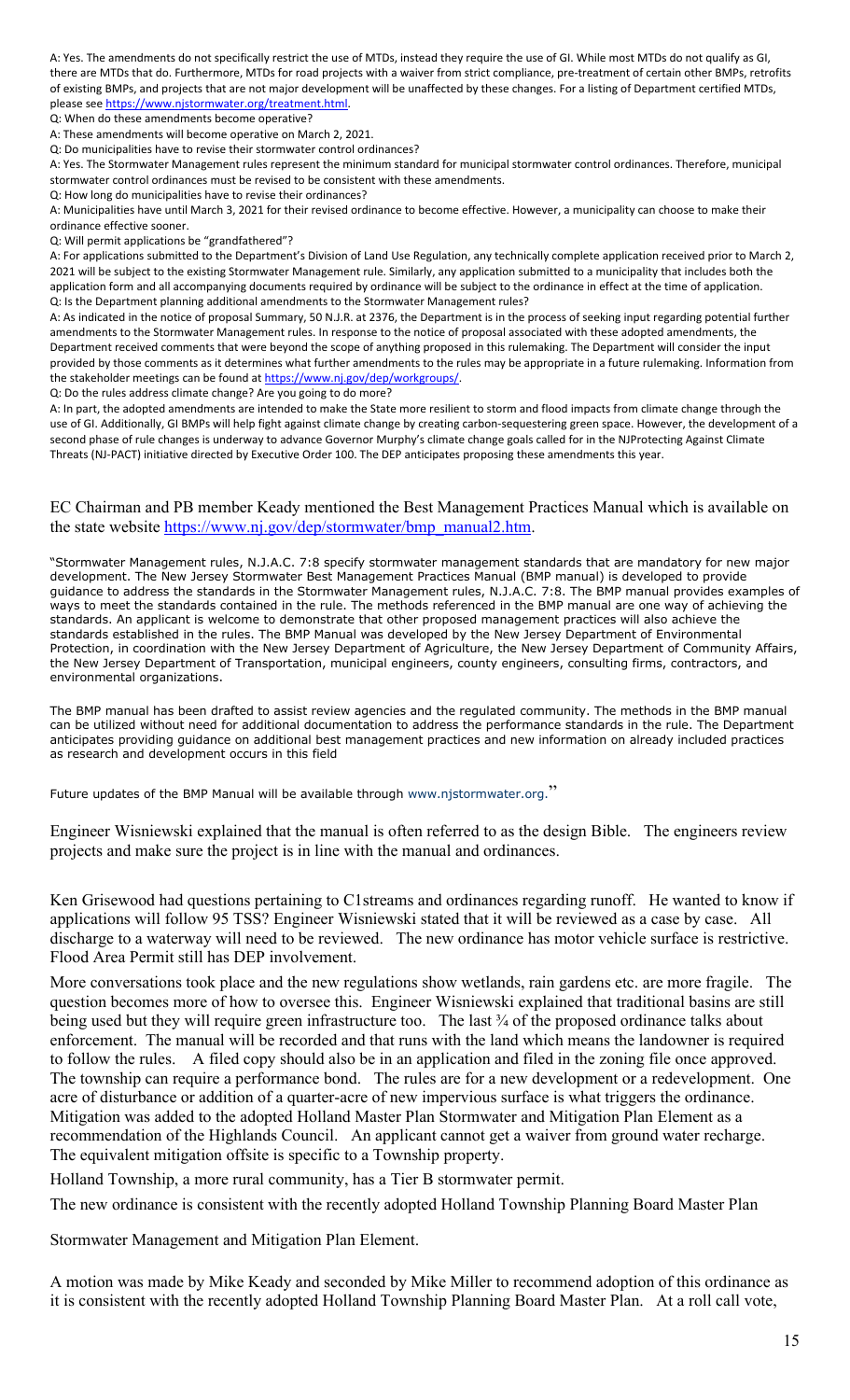everyone present was in favor of the motion with the exception of Scott Wilhelm who abstained. Motion carried. Secretary Kozak to follow up with Clerk Miller.

Adam Wisniewski was thanked for participating in the EC Meeting.

• ORDINANCE NO. 2021-\_\_AN ORDINANCE OF THE TOWNSHIP OF HOLLAND AMENDING AND SUPPLEMENTING CHAPTER 100 ENTITLED "LAND USE", ARTICLE III ENTITLED "TERMINOLOGY", SECTION 6 ENTITLED "DEFINITIONS" - Holland Township Ordinance Revisions thru Hunterdon County Economic Grant Program – awarded December 15 2020 – 2020 Master Plan & development Regulations Reexamination report had recommendations for updates to our Zoning Ordinances. Planner Green is working on this. Task 1 – Definitions – presented for Planning Board review, comment, and referral to the Township Committee for adoption – board action required

As a reminder, Holland Township obtained a grant thru the Hunterdon County Economic Grant Program: STATE OF NEW JERSEY

COUNTY OF HUNTERDON

RESOLUTION

#2020 - 740

WHEREAS, the County of Hunterdon created the Economic Development Grant Program for the purpose of providing funding to municipalities in Hunterdon County to achieve goals identified in the County Comprehensive Economic Development Strategy plan; and

WHEREAS, The Township of Holland's proposed project is consistent with the goals and objectives of the county's economic development initiative

WHEREAS, the Economic Development Grant Program is operated, and funding recommendations are made, in accordance with the Hunterdon County Economic Development Grant Program guidelines adopted by the Board of Chosen Freeholders including a requirement for at least 10% in matching funds to be contributed by a municipality;

NOW, THEREFORE, BE IT RESOLVED, that the Board of Chosen Freeholders of the County of Hunterdon does hereby award the Township of Holland funding in the amount of \$5,850.00, for the purposes of updating the Township's municipal zoning ordinances for the purposes of attracting investment.

This project evolved from our adoption of the re-examination plan of the Master Plan. Planner Green worked on a proposal that included 4 tasks.

- 1. Scope of Work definitions
- 2. Industrial District Use & Regulations
- 3. Commercial District Use & Regulations

4. Home Occupation

Presented for review, is Task 1:

# TOWNSHIP OF HOLLAND

# ORDINANCE NO. 2021-\_\_

# AN ORDINANCE OF THE TOWNSHIP OF HOLLAND AMENDING AND SUPPLEMENTING CHAPTER 100 ENTITLED "LAND USE", ARTICLE III ENTITLED "TERMINOLOGY", SECTION 6 ENTITLED "DEFINITIONS"

**WHEREAS**, the Township Planning Board adopted a 2020 Master Plan & Development Regulations Reexamination ("Reexamination") on July 13, 2020; and

**WHEREAS**, the Reexamination makes several recommendations to add, update, and enhance the definitions found in Section 100-6 of the Township's Land Use Ordinance; and

**WHEREAS**, the Township Committee has reviewed the Reexamination and agree Chapter 100 should be amended to add, update, and expand the definitions in the Township's Land Use Ordinance to provide clarification for officials, businesses, and potential applicants.

**NOW, THEREFORE, BE IT ORDAINED,** by the Township Committee of the Township of Holland, as follows:

**SECTION 1.** Chapter 100 of the Code of the Township of Holland entitled "Land Use", Article III entitled "Terminology", Section 6 entitled "Definitions" is hereby amended and supplemented by adding the following underlined text in alphabetical order and deleting text in strikeout:

# **BUSINESS AND PROFESSIONAL OFFICES**

An establishment consisting of a room or group of rooms used for conducting the affairs of a business, profession, service, industry, or government and generally furnished with desks, tables, files, and communication equipment.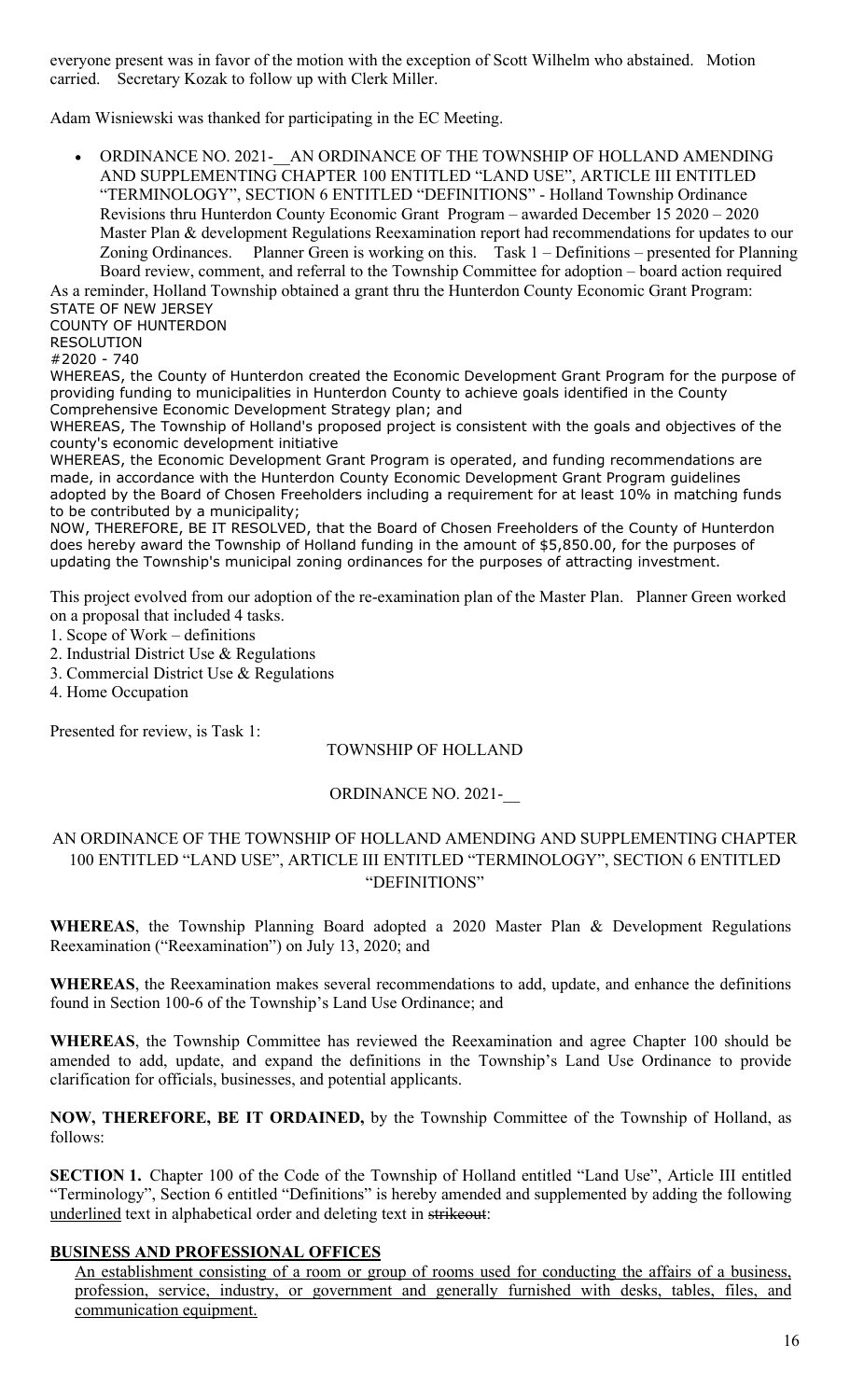# **CHILD-CARE CENTER**

A facility which is maintained for the care, development, and/or supervision of six or more children who attend for less than 24 hours per day and which is licensed by the New Jersey Department of Human Services.

# **DRIVE-IN FOOD STAND**

An establishment where food and/or beverages are sold in a form ready for consumption, where all of the consumption takes place outside of the confines of the building, and where ordering and pickup of food may take place from an automobile. This use does not include a drive-through window.

# **FAMILY DAYCARE**

The private residence of a family day care provider, which is registered as a family day care home pursuant to the Family Day Care Provider Registration Act.

# **HEIGHT OF BUILDINGS**

Unless otherwise specified in this Part 1, the height of buildings shall be measured from the average elevation of the post-disturbance grade ground level at the foundation of the building to the highest point of the highest ridgeline of the roof.

# **LOT WIDTH**

The horizontal distance between the side lines of a lot measured along a straight line parallel to the front lot line. Said measurement shall occur at the minimum required front setback line. The straight and horizontal distance between side lot lines at setback points on each side lot line measured an equal distance back from the street line. The minimum lot width shall be measured at the minimum required setback line; provided, however, that the width of the lot between side lot lines at their foremost points (along the frontage) shall not be less than 80% of the required lot width except in the case of lots on the turning circle of a cul-de-sac, where the lot frontage shall be at least 50 feet.

# **MANUFACTURE OF LIGHT MACHINERY**

An establishment engaged in the mechanical or chemical transformation of materials or substances into light machinery, including the assembling of component parts and the creation of products. Ancillary business offices shall be permitted within the same structure.

# **PERSONAL SERVICE**

An establishment primarily engaged in providing services involving the care of a person or his or her personal goods or apparel. Personal service establishments shall include, but are not limited to, salons, barbershops, nail salons, clothing and shoe cleaning and repair, tailors, and the like.

# **RETAIL SALES**

An establishment engaged in selling goods or merchandise to the general public for personal or household consumption and rendering services incidental to the sale of such goods.

# **WAREHOUSING**

A building used for the storage of goods and materials. Space within a building may be leased to separate entities. Ancillary business offices shall be permitted within the warehouse building.

**SECTION 2.** All other sections of this Ordinance shall remain in full force and effect.

**SECTION 3.** All Ordinances and parts of Ordinances inconsistent with the provisions hereof are hereby repealed.

**SECTION 4.** This Ordinance shall take effect immediately upon passage and publication as required by law.

Dan Bush, Mayor

ATTEST:

Catherine M. Miller, RMC Township Clerk

 $\mathcal{L}_\mathcal{L}$  , where  $\mathcal{L}_\mathcal{L}$  , we have the set of the set of the set of the set of the set of the set of the set of the set of the set of the set of the set of the set of the set of the set of the set of the set

| Introduced:     |  |
|-----------------|--|
| Public Hearing: |  |
| Adopted:        |  |
|                 |  |